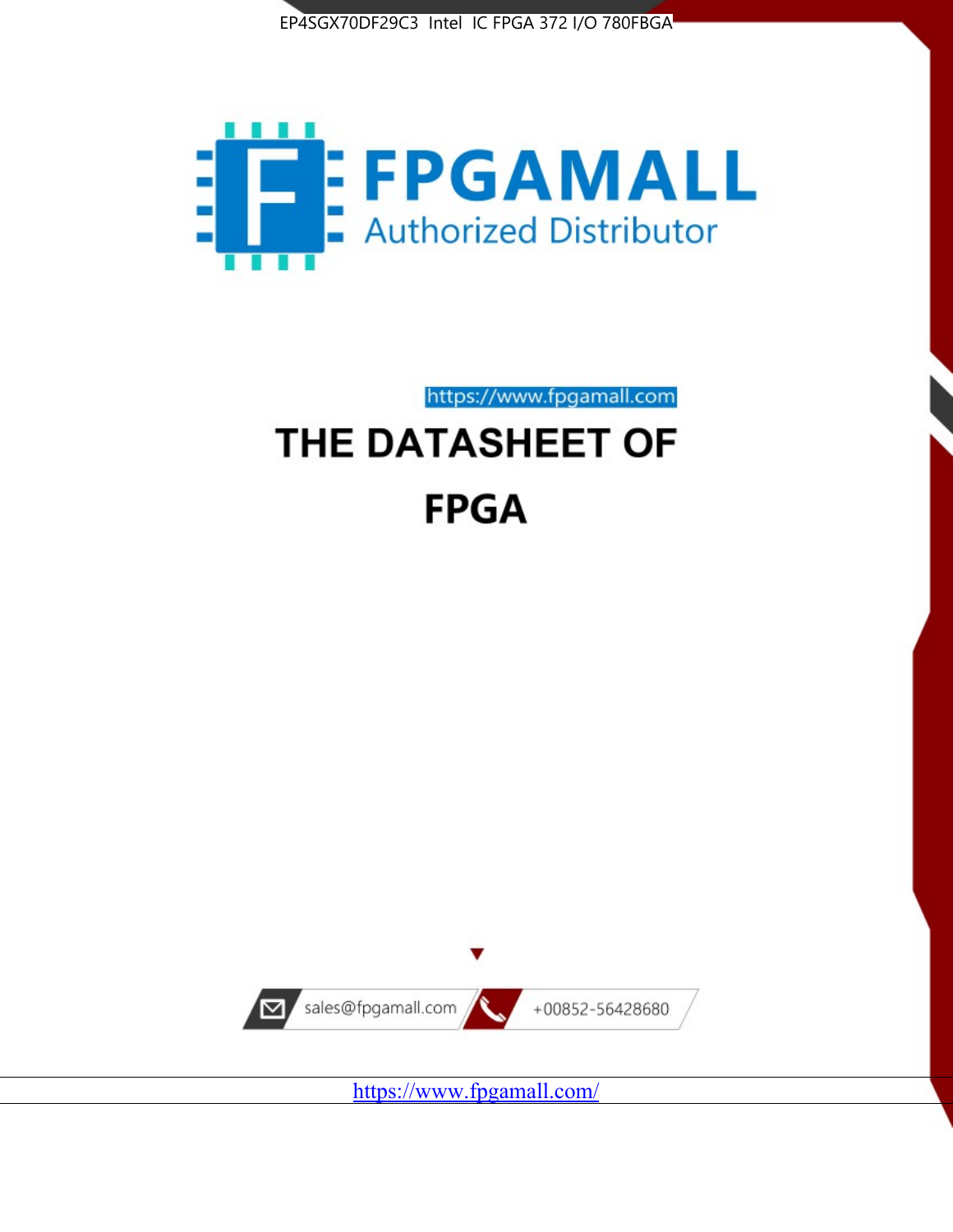EP4SGX70DF29C3 Intel IC FPGA 372 I/O 780FBGA



**SIV51001-3.5**

Altera® Stratix® IV FPGAs deliver a breakthrough level of system bandwidth and power efficiency for high-end applications, allowing you to innovate without compromise. Stratix IV FPGAs are based on the Taiwan Semiconductor Manufacturing Company (TSMC) 40-nm process technology and surpass all other high-end FPGAs, with the highest logic density, most transceivers, and lowest power requirements.

The Stratix IV device family contains three optimized variants to meet different application requirements:

- Stratix IV E (Enhanced) FPGAs—up to 813,050 logic elements (LEs), 33,294 kilobits (Kb) RAM, and 1,288 18 x 18 bit multipliers
- Stratix IV GX transceiver FPGAs—up to 531,200 LEs, 27,376 Kb RAM, 1,288 18 x 18-bit multipliers, and 48 full-duplex clock data recovery (CDR)-based transceivers at up to 8.5 Gbps
- Stratix IV GT—up to 531,200 LEs, 27,376 Kb RAM, 1,288 18 x 18-bit multipliers, and 48 full-duplex CDR-based transceivers at up to 11.3 Gbps

The complete Altera high-end solution includes the lowest risk, lowest total cost path to volume using HardCopy® IV ASICs for all the family variants, a comprehensive portfolio of application solutions customized for end-markets, and the industry leading Quartus® II software to increase productivity and performance.

f For information about upcoming Stratix IV device features, refer to the *[Upcoming](http://www.altera.com/literature/hb/stratix-iv/uf01001.pdf?GSA_pos=2&WT.oss_r=1&WT.oss=upcoming)  [Stratix IV Device Features](http://www.altera.com/literature/hb/stratix-iv/uf01001.pdf?GSA_pos=2&WT.oss_r=1&WT.oss=upcoming)* document.

f For information about changes to the currently published *Stratix IV Device Handbook*, refer to the *[Addendum to the Stratix IV Device Handbook](http://www.altera.com/literature/hb/stratix-iv/stx4_siv54002.pdf)* chapter.

This chapter contains the following sections:

- "Feature Summary" on page 1–2
- "Architecture Features" on page 1–6
- "Integrated Software Platform" on page 1–19
- "Ordering Information" on page 1–19

@2016 Altera Corporation. All rights reserved. ALTERA, ARRIA, CYCLONE, HARDCOPY, MAX, MEGACORE, NIOS, QUARTUS and STRATIX words and logos are trademarks of Altera Corporation and registered in the U.S. Patent and Trademark



Stratix IV Device Handbook Volume 1 January 2016

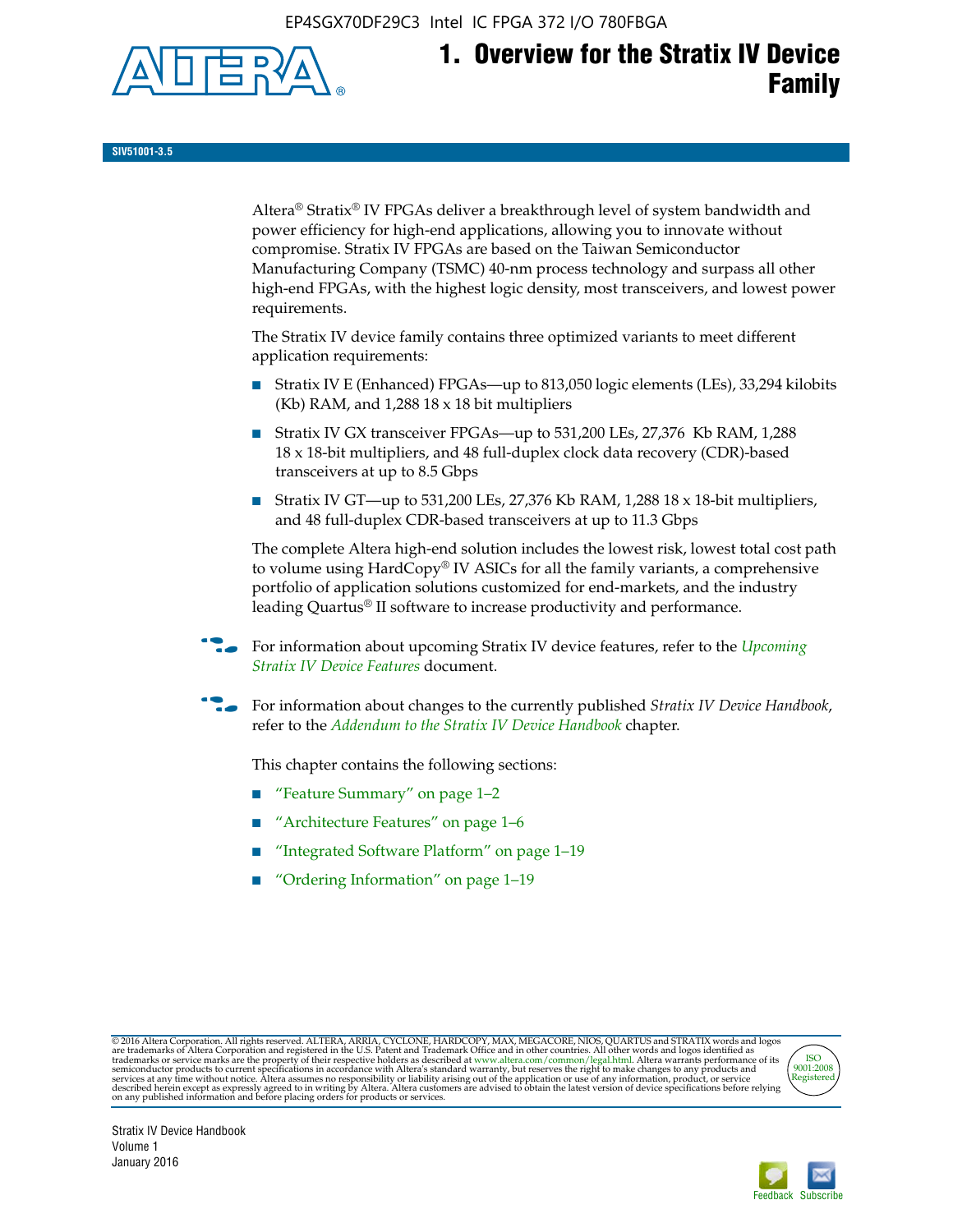# **Feature Summary**

The following list summarizes the Stratix IV device family features:

- Up to 48 full-duplex CDR-based transceivers in Stratix IV GX and GT devices supporting data rates up to 8.5 Gbps and 11.3 Gbps, respectively
- Dedicated circuitry to support physical layer functionality for popular serial protocols, such as PCI Express (PCIe) (PIPE) Gen1 and Gen2, Gbps Ethernet (GbE), Serial RapidIO, SONET/SDH, XAUI/HiGig, (OIF) CEI-6G, SD/HD/3G-SDI, Fibre Channel, SFI-5, and Interlaken
- Complete PCIe protocol solution with embedded PCIe hard IP blocks that implement PHY-MAC layer, Data Link layer, and Transaction layer functionality

**For more information, refer to the** *[IP Compiler for PCI Express User Guide](http://www.altera.com/literature/ug/ug_pci_express.pdf)***.** 

- Programmable transmitter pre-emphasis and receiver equalization circuitry to compensate for frequency-dependent losses in the physical medium
- Typical physical medium attachment (PMA) power consumption of 100 mW at 3.125 Gbps and 135 mW at 6.375 Gbps per channel
- 72,600 to 813,050 equivalent LEs per device
- 7,370 to 33,294 Kb of enhanced TriMatrix memory consisting of three RAM block sizes to implement true dual-port memory and FIFO buffers
- High-speed digital signal processing (DSP) blocks configurable as 9 x 9-bit,  $12 \times 12$ -bit,  $18 \times 18$ -bit, and  $36 \times 36$ -bit full-precision multipliers at up to 600 MHz
- Up to 16 global clocks (GCLK), 88 regional clocks (RCLK), and 132 periphery clocks (PCLK) per device
- Programmable power technology that minimizes power while maximizing device performance
- Up to 1,120 user I/O pins arranged in 24 modular I/O banks that support a wide range of single-ended and differential I/O standards
- Support for high-speed external memory interfaces including DDR, DDR2, DDR3 SDRAM, RLDRAM II, QDR II, and QDR II+ SRAM on up to 24 modular I/O banks
- High-speed LVDS I/O support with serializer/deserializer (SERDES), dynamic phase alignment (DPA), and soft-CDR circuitry at data rates up to 1.6 Gbps
- Support for source-synchronous bus standards, including SGMII, GbE, SPI-4 Phase 2 (POS-PHY Level 4), SFI-4.1, XSBI, UTOPIA IV, NPSI, and CSIX-L1
- Pinouts for Stratix IV E devices designed to allow migration of designs from Stratix III to Stratix IV E with minimal PCB impact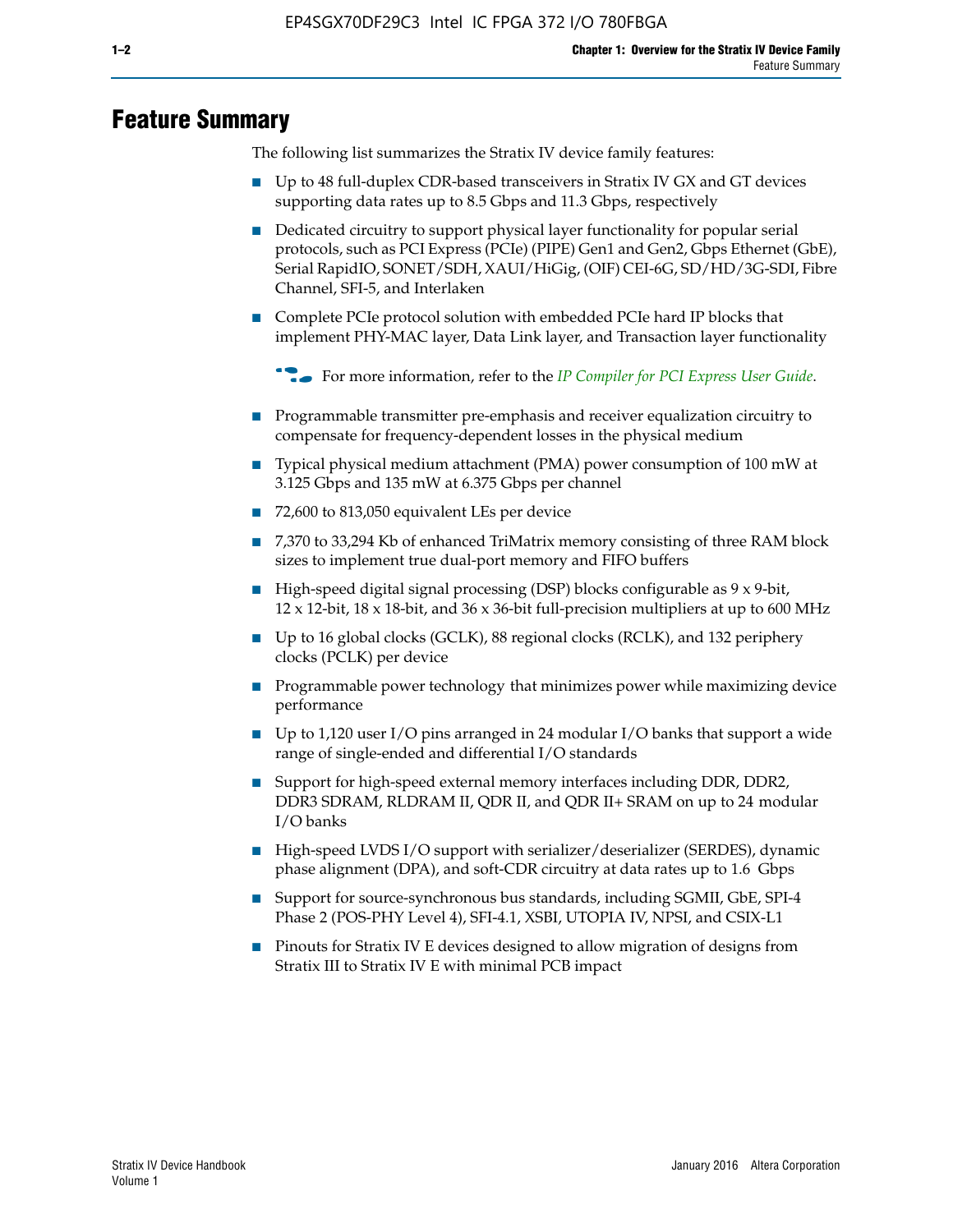# **Stratix IV GX Devices**

Stratix IV GX devices provide up to 48 full-duplex CDR-based transceiver channels per device:

- Thirty-two out of the 48 transceiver channels have dedicated physical coding sublayer (PCS) and physical medium attachment (PMA) circuitry and support data rates between 600 Mbps and 8.5 Gbps
- The remaining 16 transceiver channels have dedicated PMA-only circuitry and support data rates between 600 Mbps and 6.5 Gbps
- **1 The actual number of transceiver channels per device varies with device selection. For** more information about the exact transceiver count in each device, refer to Table 1–1 on page 1–11.
- 1 For more information about transceiver architecture, refer to the *[Transceiver](http://www.altera.com/literature/hb/stratix-iv/stx4_siv52001.pdf)  [Architecture in Stratix IV Devices](http://www.altera.com/literature/hb/stratix-iv/stx4_siv52001.pdf)* chapter.

Figure 1–1 shows a high-level Stratix IV GX chip view.

#### **Figure 1–1. Stratix IV GX Chip View** *(1)*



#### **Note to Figure 1–1:**

(1) Resource counts vary with device selection, package selection, or both.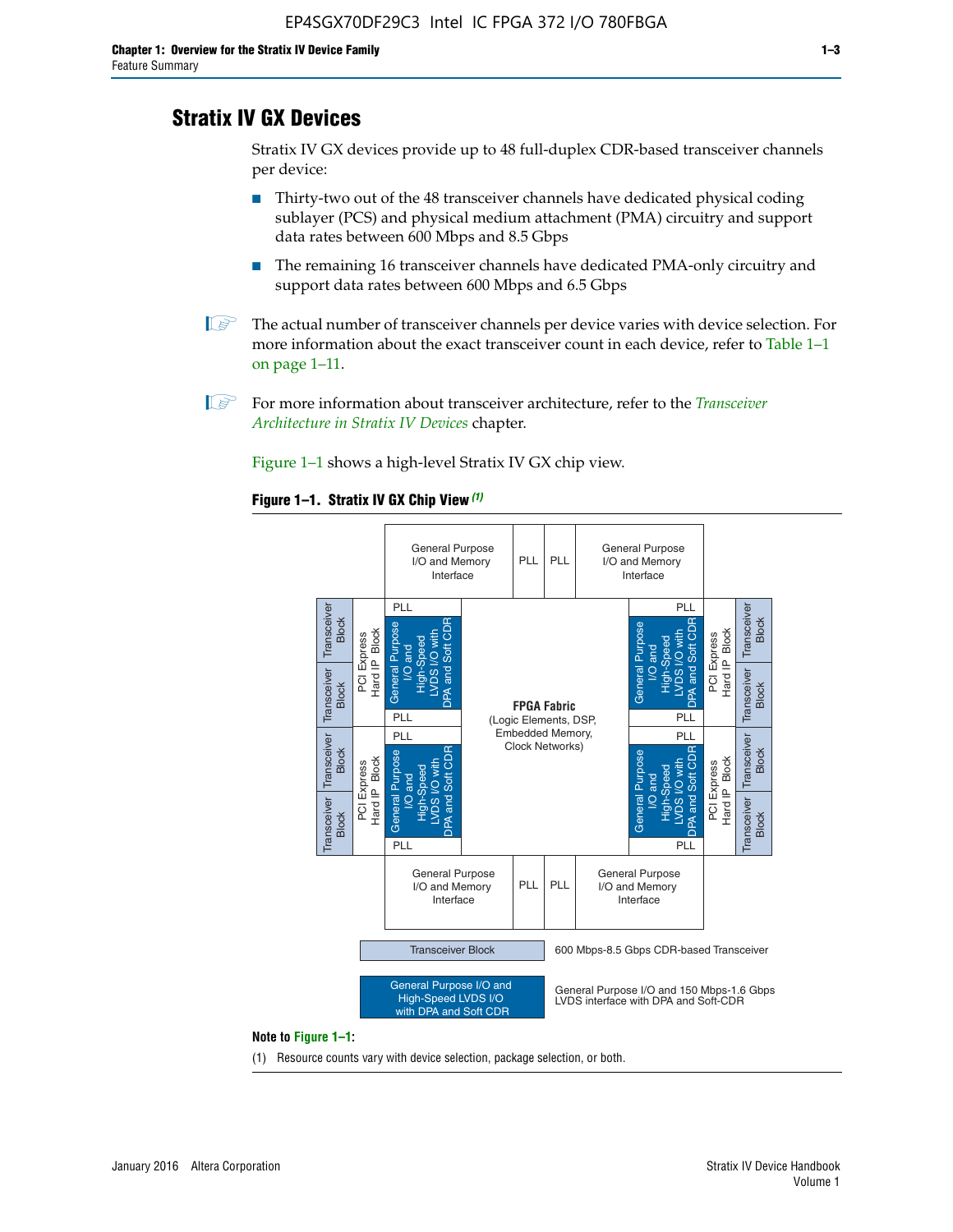# **Stratix IV E Device**

Stratix IV E devices provide an excellent solution for applications that do not require high-speed CDR-based transceivers, but are logic, user I/O, or memory intensive.

Figure 1–2 shows a high-level Stratix IV E chip view.





#### **Note to Figure 1–2:**

(1) Resource counts vary with device selection, package selection, or both.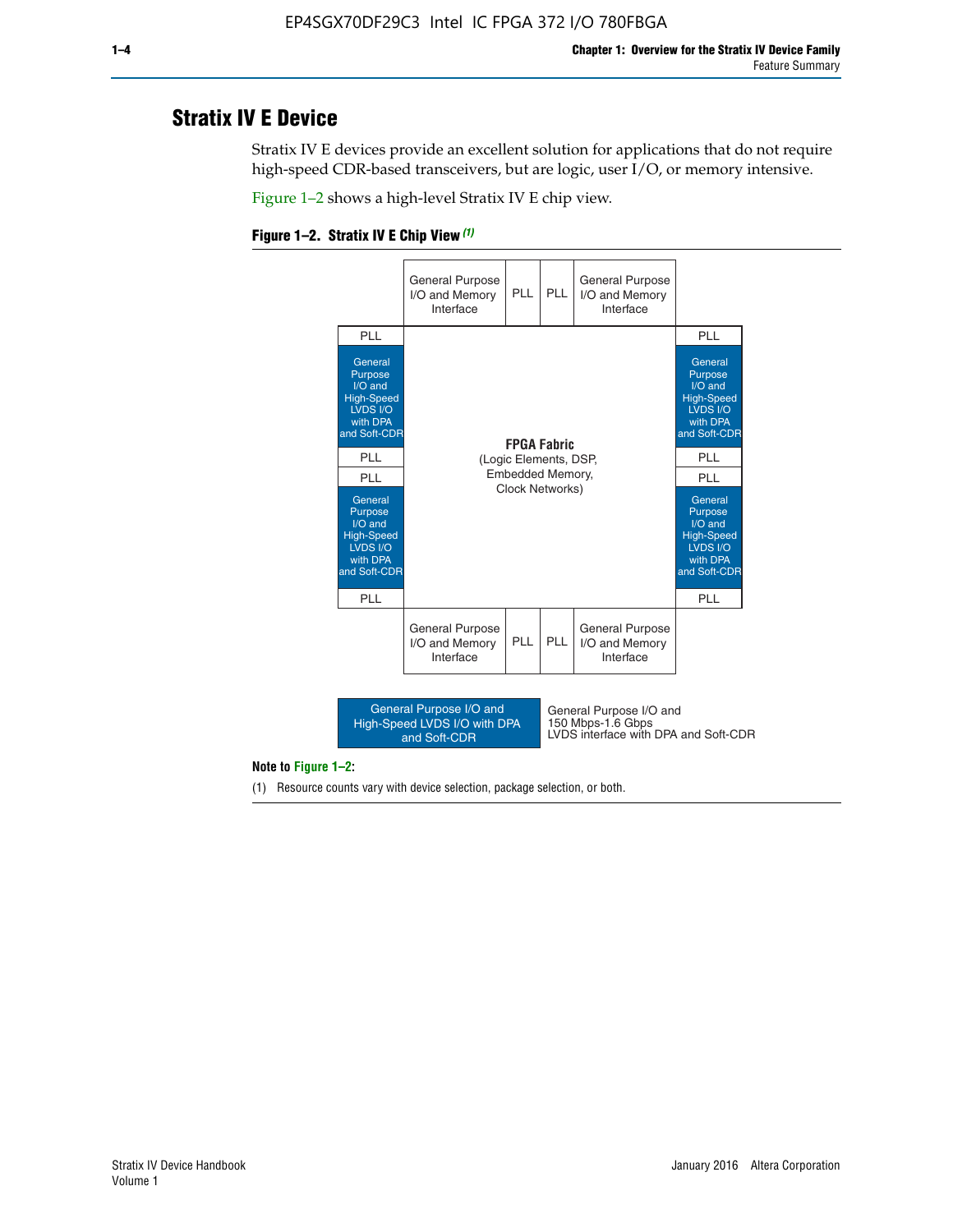# **Stratix IV GT Devices**

Stratix IV GT devices provide up to 48 CDR-based transceiver channels per device:

- Thirty-two out of the 48 transceiver channels have dedicated PCS and PMA circuitry and support data rates between 600 Mbps and 11.3 Gbps
- The remaining 16 transceiver channels have dedicated PMA-only circuitry and support data rates between 600 Mbps and 6.5 Gbps
- **1** The actual number of transceiver channels per device varies with device selection. For more information about the exact transceiver count in each device, refer to Table 1–7 on page 1–16.
- $\mathbb{I}$  For more information about Stratix IV GT devices and transceiver architecture, refer to the *[Transceiver Architecture in Stratix IV Devices](http://www.altera.com/literature/hb/stratix-iv/stx4_siv52001.pdf)* chapter.

Figure 1–3 shows a high-level Stratix IV GT chip view.





(1) Resource counts vary with device selection, package selection, or both.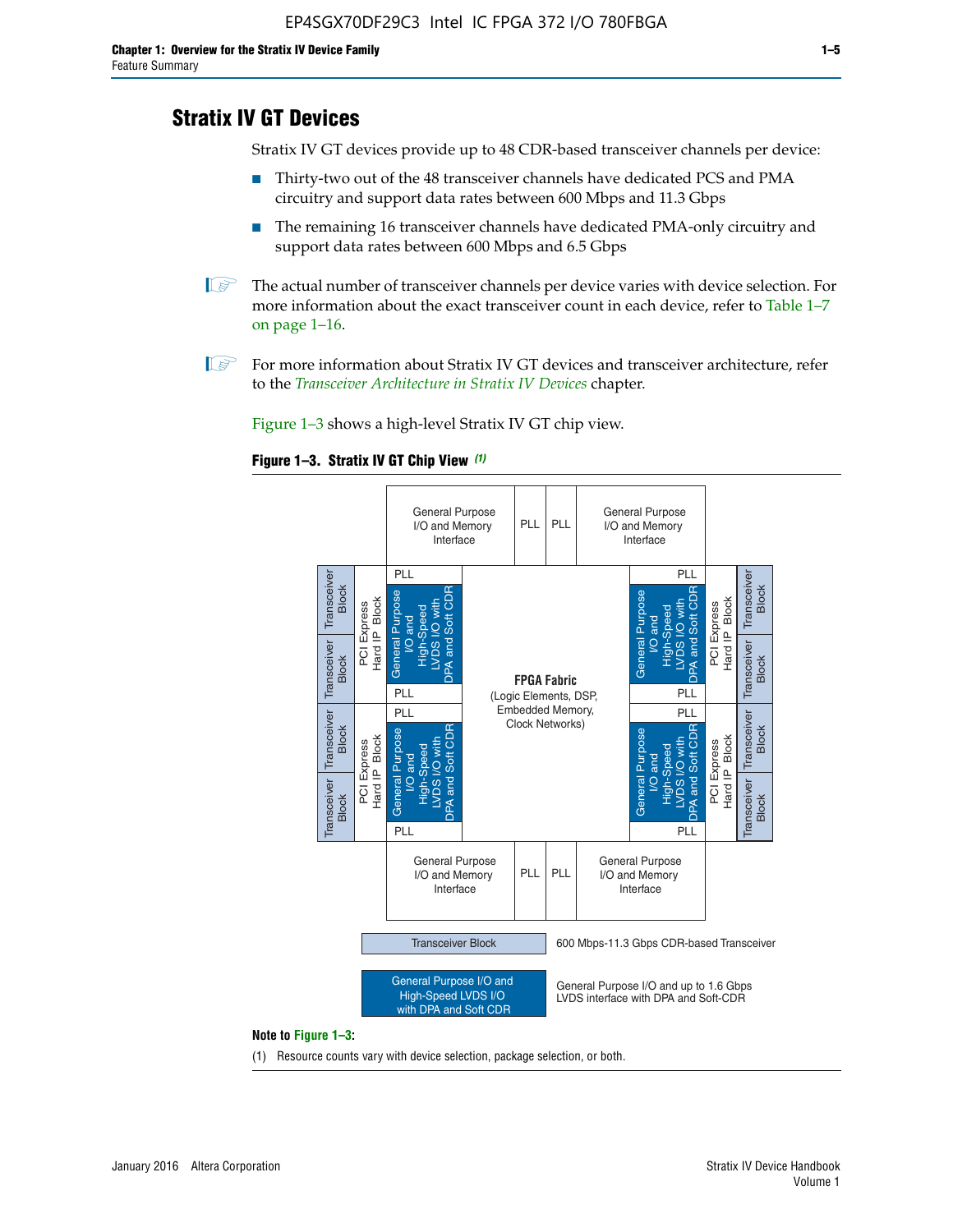# **Architecture Features**

The Stratix IV device family features are divided into high-speed transceiver features and FPGA fabric and I/O features.

 $\mathbb{I}$  The high-speed transceiver features apply only to Stratix IV GX and Stratix IV GT devices.

# **High-Speed Transceiver Features**

The following sections describe high-speed transceiver features for Stratix IV GX and GT devices.

## **Highest Aggregate Data Bandwidth**

Up to 48 full-duplex transceiver channels supporting data rates up to 8.5 Gbps in Stratix IV GX devices and up to 11.3 Gbps in Stratix IV GT devices.

## **Wide Range of Protocol Support**

Physical layer support for the following serial protocols:

- Stratix IV GX—PCIe Gen1 and Gen2, GbE, Serial RapidIO, SONET/SDH, XAUI/HiGig, (OIF) CEI-6G, SD/HD/3G-SDI, Fibre Channel, SFI-5, GPON, SAS/SATA, HyperTransport 1.0 and 3.0, and Interlaken
- Stratix IV GT—40G/100G Ethernet, SFI-S, Interlaken, SFI-5.1, Serial RapidIO, SONET/SDH, XAUI/HiGig, (OIF) CEI-6G, 3G-SDI, and Fibre Channel
- Extremely flexible and easy-to-configure transceiver data path to implement proprietary protocols
- PCIe Support
	- Complete PCIe Gen1 and Gen2 protocol stack solution compliant to PCI Express base specification 2.0 that includes PHY-MAC, Data Link, and transaction layer circuitry embedded in PCI Express hard IP blocks
	- **For more information, refer to the [PCI Express Compiler User Guide](http://www.altera.com/literature/ug/ug_pci_express.pdf).**
	- Root complex and end-point applications
	- $x1, x4,$  and  $x8$  lane configurations
	- PIPE 2.0-compliant interface
	- Embedded circuitry to switch between Gen1 and Gen2 data rates
	- Built-in circuitry for electrical idle generation and detection, receiver detect, power state transitions, lane reversal, and polarity inversion
	- 8B/10B encoder and decoder, receiver synchronization state machine, and ± 300 parts per million (ppm) clock compensation circuitry
	- Transaction layer support for up to two virtual channels (VCs)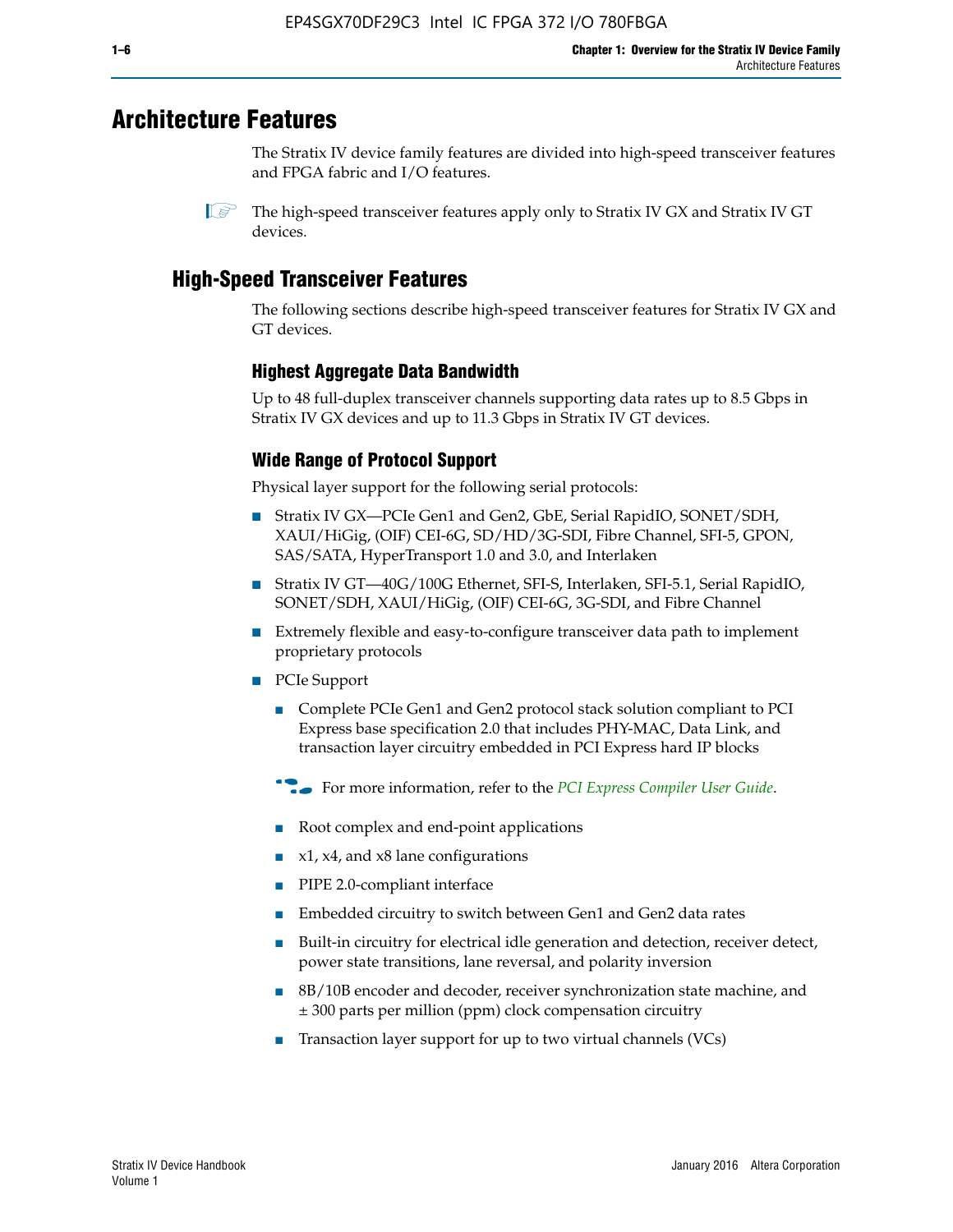- XAUI/HiGig Support
	- Compliant to IEEE802.3ae specification
	- **■** Embedded state machine circuitry to convert XGMII idle code groups  $(|11|)$ to and from idle ordered sets  $(|A|, |K|, |R|)$  at the transmitter and receiver, respectively
	- 8B/10B encoder and decoder, receiver synchronization state machine, lane deskew, and  $\pm 100$  ppm clock compensation circuitry
- GbE Support
	- Compliant to IEEE802.3-2005 specification
	- Automatic idle ordered set  $(111/112/1)$  generation at the transmitter, depending on the current running disparity
	- 8B/10B encoder and decoder, receiver synchronization state machine, and ± 100 ppm clock compensation circuitry
- Support for other protocol features such as MSB-to-LSB transmission in SONET/SDH configuration and spread-spectrum clocking in PCIe configurations

#### **Diagnostic Features**

- Serial loopback from the transmitter serializer to the receiver CDR for transceiver PCS and PMA diagnostics
- Reverse serial loopback pre- and post-CDR to transmitter buffer for physical link diagnostics
- Loopback master and slave capability in PCI Express hard IP blocks
- **For more information, refer to the** *[PCI Express Compiler User Guide](http://www.altera.com/literature/ug/ug_pci_express.pdf)***.**

#### **Signal Integrity**

Stratix IV devices simplify the challenge of signal integrity through a number of chip, package, and board-level enhancements to enable efficient high-speed data transfer into and out of the device. These enhancements include:

- Programmable 3-tap transmitter pre-emphasis with up to 8,192 pre-emphasis levels to compensate for pre-cursor and post-cursor inter-symbol interference (ISI)
- Up to 900% boost capability on the first pre-emphasis post-tap
- User-controlled and adaptive 4-stage receiver equalization with up to 16 dB of high-frequency gain
- On-die power supply regulators for transmitter and receiver phase-locked loop (PLL) charge pump and voltage controlled oscillator (VCO) for superior noise immunity
- On-package and on-chip power supply decoupling to satisfy transient current requirements at higher frequencies, thereby reducing the need for on-board decoupling capacitors
- Calibration circuitry for transmitter and receiver on-chip termination (OCT) resistors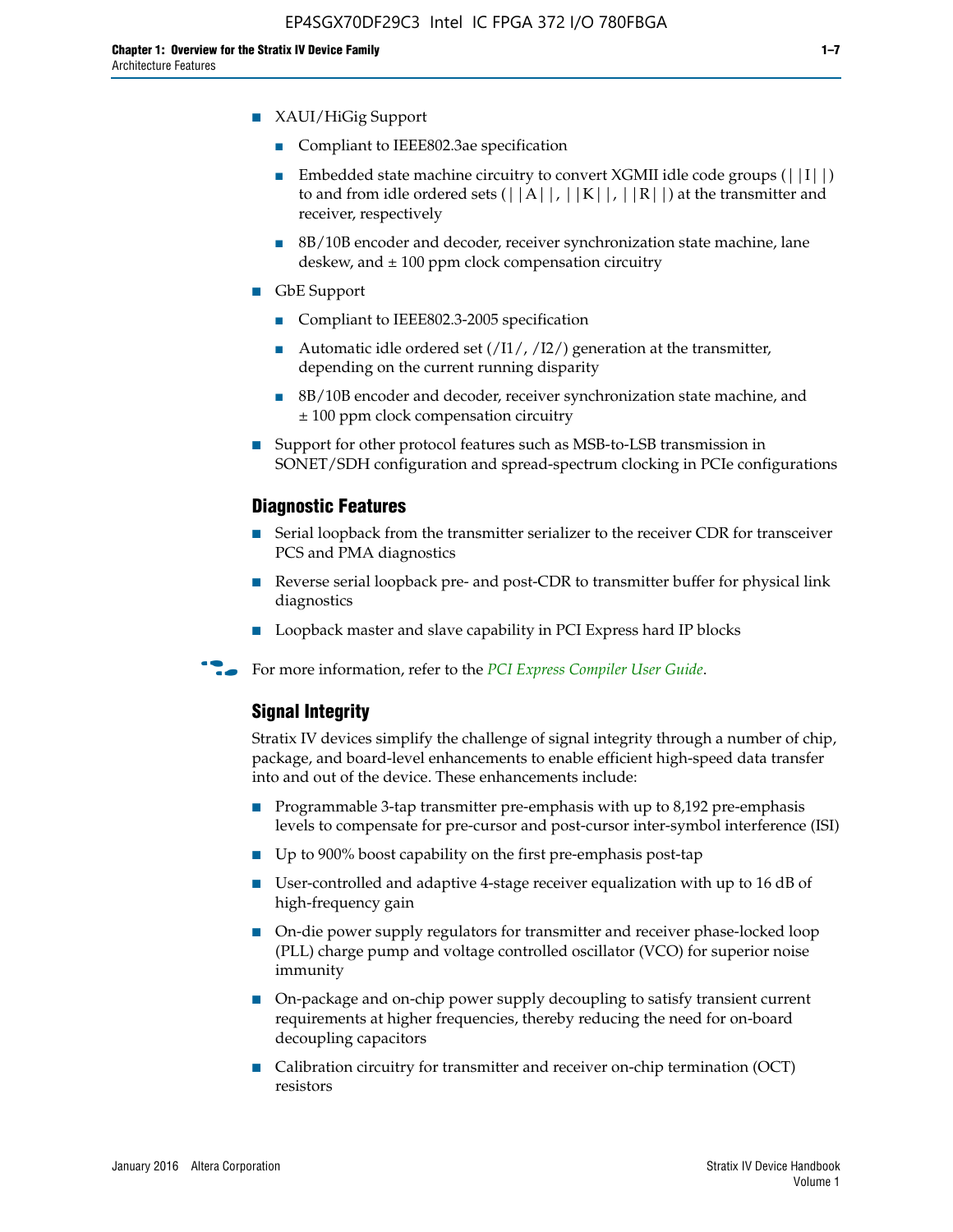# **FPGA Fabric and I/O Features**

The following sections describe the Stratix IV FPGA fabric and I/O features.

### **Device Core Features**

- Up to 531,200 LEs in Stratix IV GX and GT devices and up to 813,050 LEs in Stratix IV E devices, efficiently packed in unique and innovative adaptive logic modules (ALMs)
- Ten ALMs per logic array block (LAB) deliver faster performance, improved logic utilization, and optimized routing
- Programmable power technology, including a variety of process, circuit, and architecture optimizations and innovations
- Programmable power technology available to select power-driven compilation options for reduced static power consumption

#### **Embedded Memory**

- TriMatrix embedded memory architecture provides three different memory block sizes to efficiently address the needs of diversified FPGA designs:
	- 640-bit MLAB
	- 9-Kb M9K
	- 144-Kb M144K
- Up to 33,294 Kb of embedded memory operating at up to 600 MHz
- Each memory block is independently configurable to be a single- or dual-port RAM, FIFO, ROM, or shift register

## **Digital Signal Processing (DSP) Blocks**

- Flexible DSP blocks configurable as  $9 \times 9$ -bit,  $12 \times 12$ -bit,  $18 \times 18$ -bit, and  $36 \times 36$ -bit full-precision multipliers at up to 600 MHz with rounding and saturation capabilities
- Faster operation due to fully pipelined architecture and built-in addition, subtraction, and accumulation units to combine multiplication results
- Optimally designed to support advanced features such as adaptive filtering, barrel shifters, and finite and infinite impulse response (FIR and IIR) filters

#### **Clock Networks**

- Up to 16 global clocks and 88 regional clocks optimally routed to meet the maximum performance of 800 MHz
- Up to 112 and 132 periphery clocks in Stratix IV GX and Stratix IV E devices, respectively
- Up to 66 (16 GCLK + 22 RCLK + 28 PCLK) clock networks per device quadrant in Stratix IV GX and Stratix IV GT devices
- Up to 71 (16 GCLK + 22 RCLK + 33 PCLK) clock networks per device quadrant in Stratix IV E devices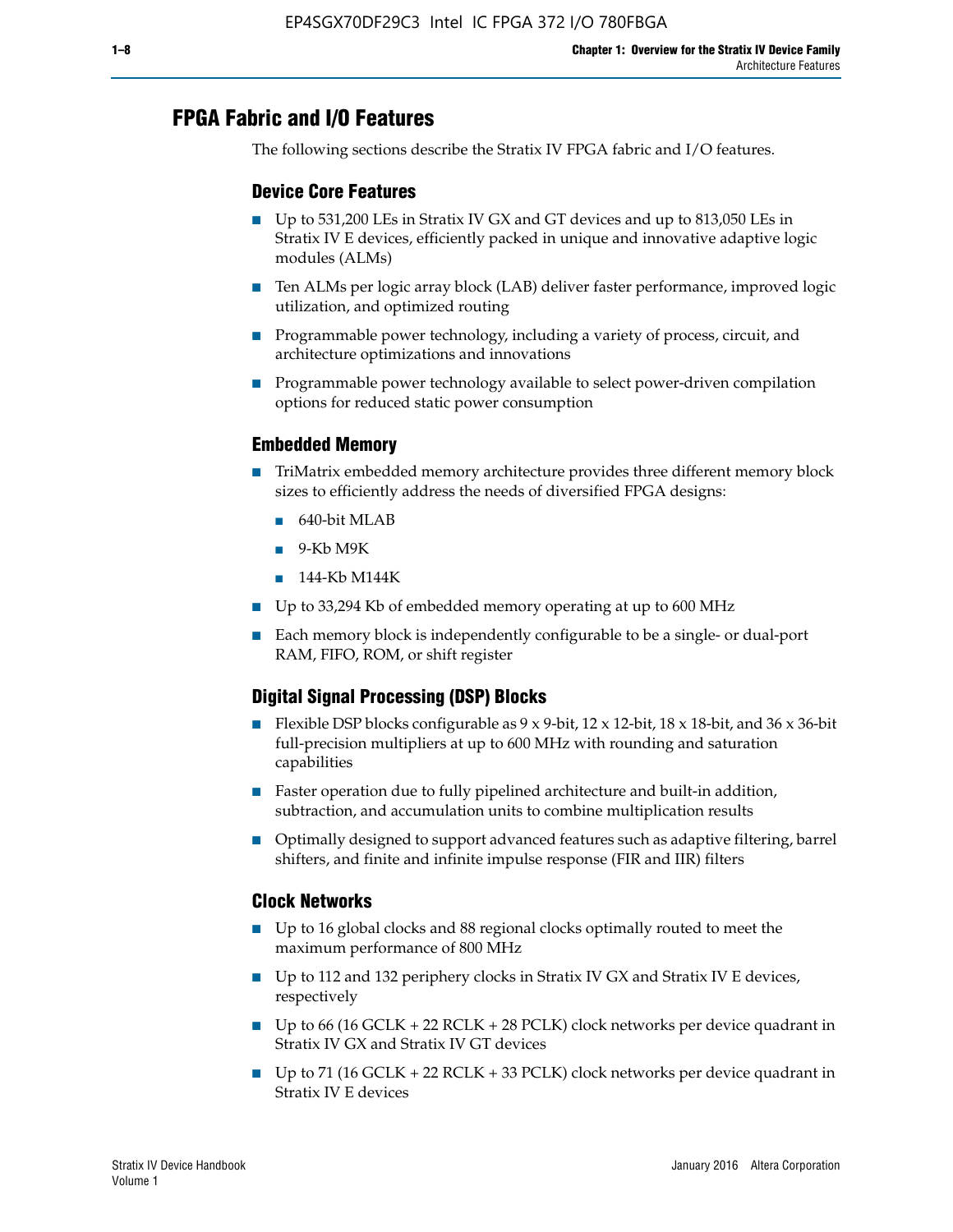## **PLLs**

- Three to 12 PLLs per device supporting spread-spectrum input tracking, programmable bandwidth, clock switchover, dynamic reconfiguration, and delay compensation
- On-chip PLL power supply regulators to minimize noise coupling

### **I/O Features**

- Sixteen to 24 modular I/O banks per device with 24 to 48 I/Os per bank designed and packaged for optimal simultaneous switching noise (SSN) performance and migration capability
- Support for a wide range of industry I/O standards, including single-ended (LVTTL/CMOS/PCI/PCIX), differential (LVDS/mini-LVDS/RSDS), voltage-referenced single-ended and differential (SSTL/HSTL Class I/II) I/O standards
- **O**n-chip series  $(R_S)$  and on-chip parallel  $(R_T)$  termination with auto-calibration for single-ended I/Os and on-chip differential  $(R_D)$  termination for differential I/Os
- Programmable output drive strength, slew rate control, bus hold, and weak pull-up capability for single-ended I/Os
- User I/O:GND: $V_{CC}$  ratio of 8:1:1 to reduce loop inductance in the package—PCB interface
- **■** Programmable transmitter differential output voltage ( $V_{OD}$ ) and pre-emphasis for high-speed LVDS I/O

#### **High-Speed Differential I/O with DPA and Soft-CDR**

- Dedicated circuitry on the left and right sides of the device to support differential links at data rates from 150 Mbps to 1.6 Gbps
- Up to 98 differential SERDES in Stratix IV GX devices, up to 132 differential SERDES in Stratix IV E devices, and up to 47 differential SERDES in Stratix IV GT devices
- DPA circuitry at the receiver automatically compensates for channel-to-channel and channel-to-clock skew in source synchronous interfaces
- Soft-CDR circuitry at the receiver allows implementation of asynchronous serial interfaces with embedded clocks at up to 1.6 Gbps data rate (SGMII and GbE)

#### **External Memory Interfaces**

- Support for existing and emerging memory interface standards such as DDR SDRAM, DDR2 SDRAM, DDR3 SDRAM, QDRII SRAM, QDRII+ SRAM, and RLDRAM II
- DDR3 up to 1,067 Mbps/533 MHz
- Programmable DQ group widths of 4 to 36 bits (includes parity bits)
- Dynamic OCT, trace mismatch compensation, read-write leveling, and half-rate register capabilities provide a robust external memory interface solution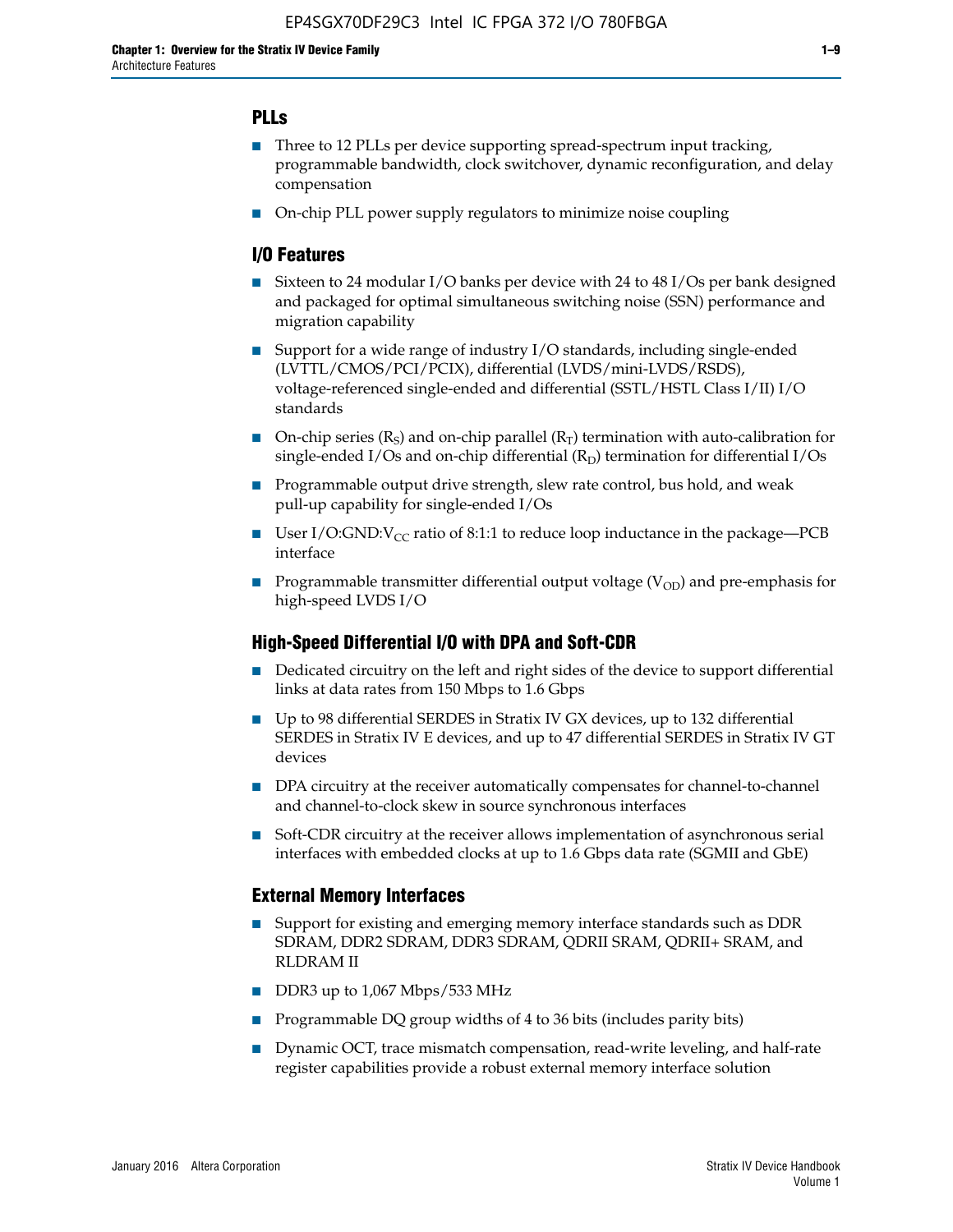## **System Integration**

- All Stratix IV devices support hot socketing
- Four configuration modes:
	- Passive Serial (PS)
	- Fast Passive Parallel (FPP)
	- Fast Active Serial (FAS)
	- JTAG configuration
- Ability to perform remote system upgrades
- 256-bit advanced encryption standard (AES) encryption of configuration bits protects your design against copying, reverse engineering, and tampering
- Built-in soft error detection for configuration RAM cells
- For more information about how to connect the PLL, external memory interfaces,  $I/O$ , high-speed differential I/O, power, and the JTAG pins to PCB, refer to the *[Stratix IV GX and Stratix IV E Device Family Pin Connection Guidelines](http://www.altera.com/literature/dp/stratix4/PCG-01005.pdf)* and the *[Stratix IV GT Device Family Pin Connection Guidelines](http://www.altera.com/literature/dp/stratix4/PCG-01006.pdf)*.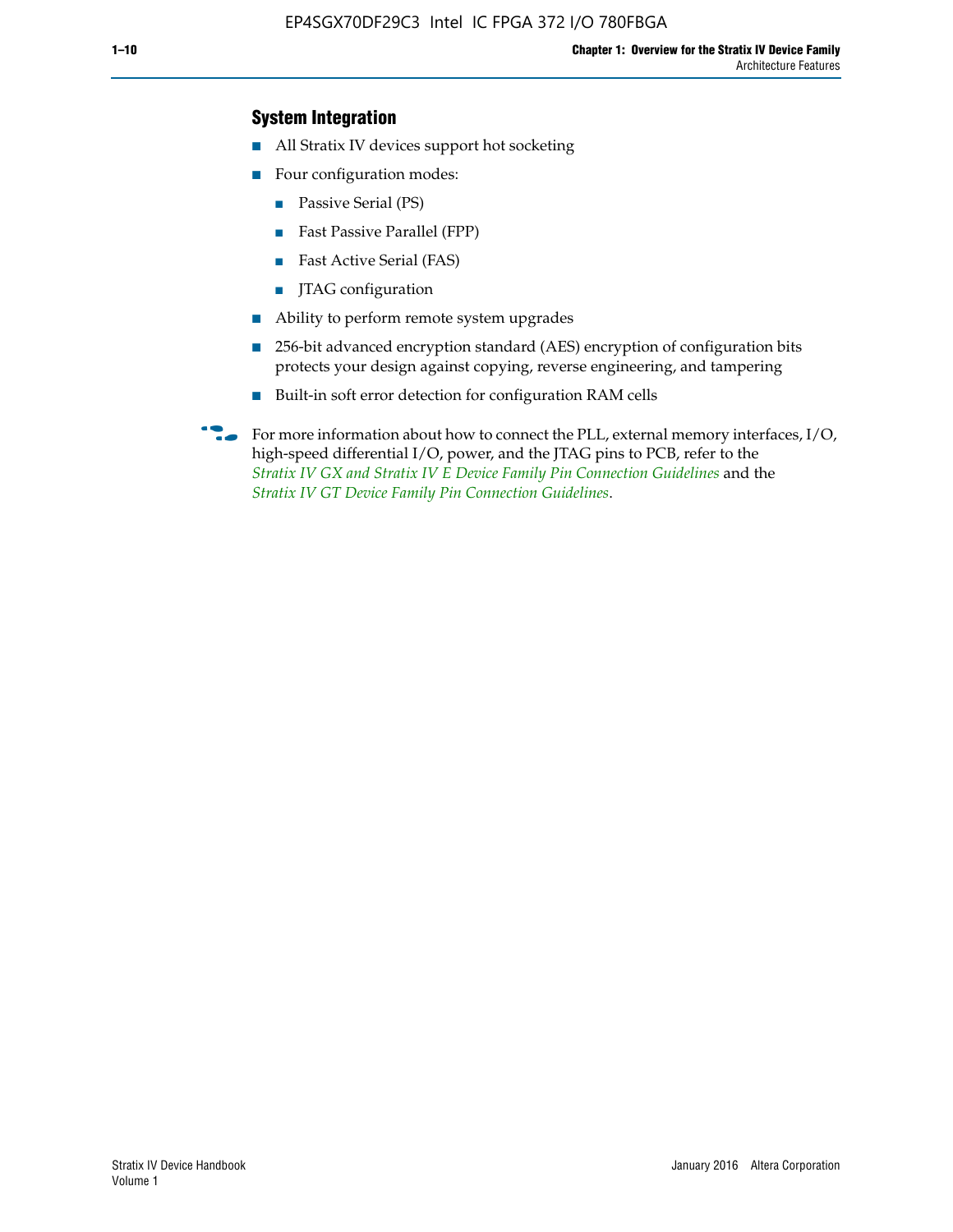#### Table 1–1 lists the Stratix IV GX device features.

## **Table 1–1. Stratix IV GX Device Features (Part 1 of 2)**

| <b>Feature</b>                                                | EP4SGX70          |                               |                                  | <b>EP4SGX110</b> |                                 |      | <b>EP4SGX180</b>                |                |       |                               | <b>EP4SGX230</b>         |                |                               |                                 |                | <b>EP4SGX290</b> |                                   |       |                |                                 |                               |                | <b>EP4SGX360</b> |       |                |       | <b>EP4SGX530</b> |
|---------------------------------------------------------------|-------------------|-------------------------------|----------------------------------|------------------|---------------------------------|------|---------------------------------|----------------|-------|-------------------------------|--------------------------|----------------|-------------------------------|---------------------------------|----------------|------------------|-----------------------------------|-------|----------------|---------------------------------|-------------------------------|----------------|------------------|-------|----------------|-------|------------------|
| <b>Package</b><br><b>Option</b>                               | F780              | F1152                         | F780                             | F1152            |                                 | F780 | F1152                           |                | F1517 | F780                          | F1152                    |                | F1517                         | F780                            | F1152          |                  | F1517                             | F1760 | F1932          | F780                            | F1152                         |                | F1517            | F1760 | F1932          | F1760 | F1932            |
| <b>ALMs</b>                                                   | 29,040            |                               |                                  | 42,240           |                                 |      | 70,300                          |                |       |                               | 91,200                   |                |                               |                                 |                | 116,480          |                                   |       |                |                                 |                               | 141,440        |                  |       |                |       | 212,480          |
| LEs                                                           | 72,600            |                               |                                  | 105,600          |                                 |      | 175,750                         |                |       |                               | 228,000                  |                |                               |                                 |                | 291,200          |                                   |       |                |                                 |                               | 353,600        |                  |       |                |       | 531,200          |
| 0.6 Gbps-<br>8.5 Gbps<br>Transceivers<br>$(PMA + PCs)$<br>(1) |                   | 16                            | $\overbrace{\phantom{12322111}}$ |                  | 16                              |      | $\hspace{0.1mm}-\hspace{0.1mm}$ | 16             | 24    | $\overbrace{\phantom{aaaaa}}$ | $\overline{\phantom{a}}$ | 16             | 24                            | —                               |                | 16               | 24                                | 24    | 32             | $\hspace{0.1mm}-\hspace{0.1mm}$ | $\qquad \qquad$               | 16             | 24               | 24    | 32             | 24    | 32               |
| 0.6 Gbps-<br>6.5 Gbps<br>Transceivers<br>$(PMA + PCs)$<br>(1) | 8                 | $\overbrace{\phantom{aaaaa}}$ | 8                                | 16               | $\hspace{0.1mm}-\hspace{0.1mm}$ | 8    | 16                              | -              | —     | 8                             | 16                       | —              | $\overbrace{\phantom{aaaaa}}$ | 16                              | 16             | —                | $\overbrace{\phantom{123221111}}$ |       |                | 16                              | 16                            |                |                  |       |                |       |                  |
| PMA-only<br>CMU<br>Channels<br>$(0.6$ Gbps-<br>6.5 Gbps)      | $\hspace{0.05cm}$ | 8                             | $\overbrace{\phantom{12322111}}$ |                  | 8                               | —    | $\hspace{0.05cm}$               | 8              | 12    | $\overline{\phantom{0}}$      | $\overline{\phantom{a}}$ | 8              | 12                            | $\hspace{0.1mm}-\hspace{0.1mm}$ | -              | 8                | 12                                | 12    | 16             |                                 | $\overbrace{\phantom{aaaaa}}$ | 8              | 12               | 12    | 16             | 12    | 16               |
| <b>PCI Express</b><br>hard IP<br><b>Blocks</b>                | 1                 | $\overline{2}$                | 1                                | $\overline{2}$   |                                 | 1    |                                 | $\overline{2}$ |       | $\mathbf{1}$                  |                          | $\overline{c}$ |                               |                                 |                | $\overline{2}$   |                                   |       | $\overline{4}$ |                                 |                               | $\overline{2}$ |                  |       | $\overline{4}$ |       | 4                |
| High-Speed<br>LVDS<br>SERDES (up<br>to 1.6 Gbps)<br>(4)       | 28                | 56                            | 28                               | 28               | 56                              | 28   | 44                              |                | 88    | 28                            | 44                       |                | 88                            | —                               | 44             |                  | 88                                | 88    | 98             |                                 | 44                            |                | 88               | 88    | 98             | 88    | 98               |
| SPI-4.2 Links                                                 | $\mathbf{1}$      |                               |                                  | 1                |                                 | 1.   | $\overline{c}$                  |                | 4     | 1                             | $\overline{2}$           |                | $\overline{4}$                | —                               | $\overline{c}$ |                  |                                   | 4     |                | $\qquad \qquad \longleftarrow$  | 2                             |                |                  | 4     |                |       | 4                |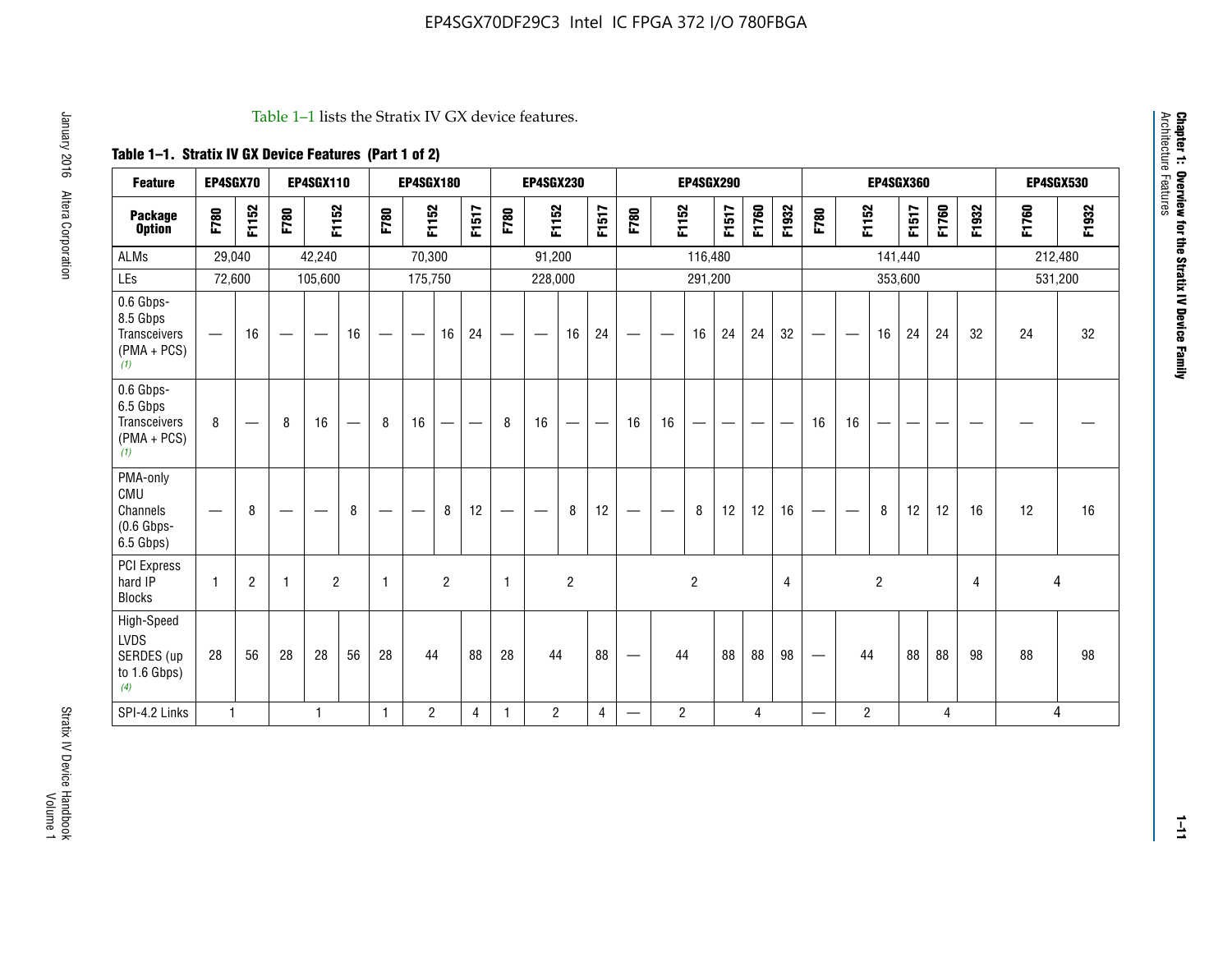**Table 1–1. Stratix IV GX Device Features (Part 2 of 2)**

| <b>Feature</b>                                       | EP4SGX70                |                        |                             | <b>EP4SGX110</b>            |                      |                             | <b>EP4SGX180</b>          |                                              |                        |                             | <b>EP4SGX230</b>            |                        |                      |                             |                             | EP4SGX290              |                      |                        |                        |                             |                             |                        | <b>EP4SGX360</b>     |                        |                        | <b>EP4SGX530</b>  |                   |
|------------------------------------------------------|-------------------------|------------------------|-----------------------------|-----------------------------|----------------------|-----------------------------|---------------------------|----------------------------------------------|------------------------|-----------------------------|-----------------------------|------------------------|----------------------|-----------------------------|-----------------------------|------------------------|----------------------|------------------------|------------------------|-----------------------------|-----------------------------|------------------------|----------------------|------------------------|------------------------|-------------------|-------------------|
| <b>Package</b><br><b>Option</b>                      | F780                    | F1152                  | F780                        | F1152                       |                      | F780                        | F1152                     |                                              | F1517                  | F780                        | F1152                       |                        | F1517                | F780                        | F1152                       |                        | F1517                | F1760                  | F1932                  | F780                        | F1152                       |                        | F1517                | F1760                  | F1932                  | F1760             | F1932             |
| M9K Blocks<br>(256x)<br>36 bits)                     | 462                     |                        |                             | 660                         |                      |                             | 950                       |                                              |                        |                             | 1,235                       |                        |                      |                             |                             | 936                    |                      |                        |                        |                             |                             | 1,248                  |                      |                        |                        | 1,280             |                   |
| M144K<br>Blocks<br>(2048 x<br>72 bits)               | 16                      |                        |                             | 16                          |                      |                             | 20                        |                                              |                        |                             | 22                          |                        |                      |                             |                             | 36                     |                      |                        |                        |                             |                             | 48                     |                      |                        |                        | 64                |                   |
| <b>Total Memory</b><br>(MLAB+M9K<br>+M144K) Kb       | 7,370                   |                        |                             | 9,564                       |                      |                             | 13,627                    |                                              |                        |                             | 17,133                      |                        |                      |                             |                             | 17,248                 |                      |                        |                        |                             |                             | 22,564                 |                      |                        |                        | 27,376            |                   |
| Embedded<br><b>Multipliers</b><br>$18 \times 18$ (2) | 384                     |                        |                             | 512                         |                      |                             | 920                       |                                              |                        |                             | 1,288                       |                        |                      |                             |                             | 832                    |                      |                        |                        |                             |                             | 1,040                  |                      |                        | 1,02<br>4              | 1,024             |                   |
| PLLs                                                 | 3                       | 4                      | 3                           | 4                           |                      | 3                           | 6                         |                                              | 8                      | 3                           | 6                           |                        | 8                    | 4                           | 6                           |                        | 8                    | 12                     | 12                     | 4                           | 6                           |                        | 8                    | 12                     | 12                     | 12                | 12                |
| User I/Os $(3)$                                      | 372                     | 488                    | 372                         | 372                         | 48<br>8              | 372                         | 56<br>4                   | 56<br>4                                      | 74<br>$\overline{4}$   | 372                         | 564                         | 56<br>4                | 74<br>$\overline{4}$ | 289                         | 564                         | 56<br>4                | 74<br>4              | 88<br>0                | 92<br>$\mathbf 0$      | 289                         | 564                         | 56<br>4                | 74<br>4              | 88<br>0                | 920                    | 880               | 920               |
| Speed Grade<br>(fastest to<br>slowest) (5)           | $-2x,$<br>$-3,$<br>$-4$ | $-2,$<br>$-3,$<br>$-4$ | $-2\times$<br>$-3,$<br>$-4$ | $-2\times$<br>$-3,$<br>$-4$ | $-2,$<br>-3,<br>$-4$ | $-2\times$<br>$-3,$<br>$-4$ | $-2$<br>×,<br>$-3,$<br>-4 | $-2$<br>$\,$<br>$-3$<br>$\mathbf{r}$<br>$-4$ | $-2,$<br>$-3,$<br>$-4$ | $-2\times$<br>$-3,$<br>$-4$ | $-2\times$<br>$-3,$<br>$-4$ | $-2,$<br>$-3,$<br>$-4$ | $-2,$<br>-3,<br>$-4$ | $-2\times$<br>$-3,$<br>$-4$ | $-2\times$<br>$-3,$<br>$-4$ | $-2,$<br>$-3,$<br>$-4$ | $-2,$<br>-3,<br>$-4$ | $-2,$<br>$-3,$<br>$-4$ | $-2,$<br>$-3,$<br>$-4$ | $-2\times$<br>$-3,$<br>$-4$ | $-2\times$<br>$-3,$<br>$-4$ | $-2,$<br>$-3,$<br>$-4$ | $-2,$<br>-3,<br>$-4$ | $-2,$<br>$-3,$<br>$-4$ | $-2,$<br>$-3,$<br>$-4$ | $-2, -3,$<br>$-4$ | $-2, -3,$<br>$-4$ |

#### **Notes to Table 1–1:**

(1) The total number of transceivers is divided equally between the left and right side of each device, except for the devices in the F780 package. These devices have eight transceiver channels located only on the right side of the device.

- (2) Four multiplier adder mode.
- (3) The user I/Os count from pin-out files includes all general purpose I/O, dedicated clock pins, and dual purpose configuration pins. Transceiver pins and dedicated configuration pins are not included in the pin count.
- (4) Total pairs of high-speed LVDS SERDES take the lowest channel count of  $R_X/T_X$ .
- (5) The difference between the Stratix IV GX devices in the –2 and –2x speed grades is the number of available transceiver channels. The –2 device allows you to use the transceiver CMU blocks as transceiver channels. The –2x device does NOT allow you to use the CMU blocks as transceiver channels. In addition to the reduction of available transceiver channels in the Stratix IV GX –2x device, the data rates in the –2x device are limited to 6.5 Gbps.

January 2016 Altera Corporation

Altera Corporation

January 2016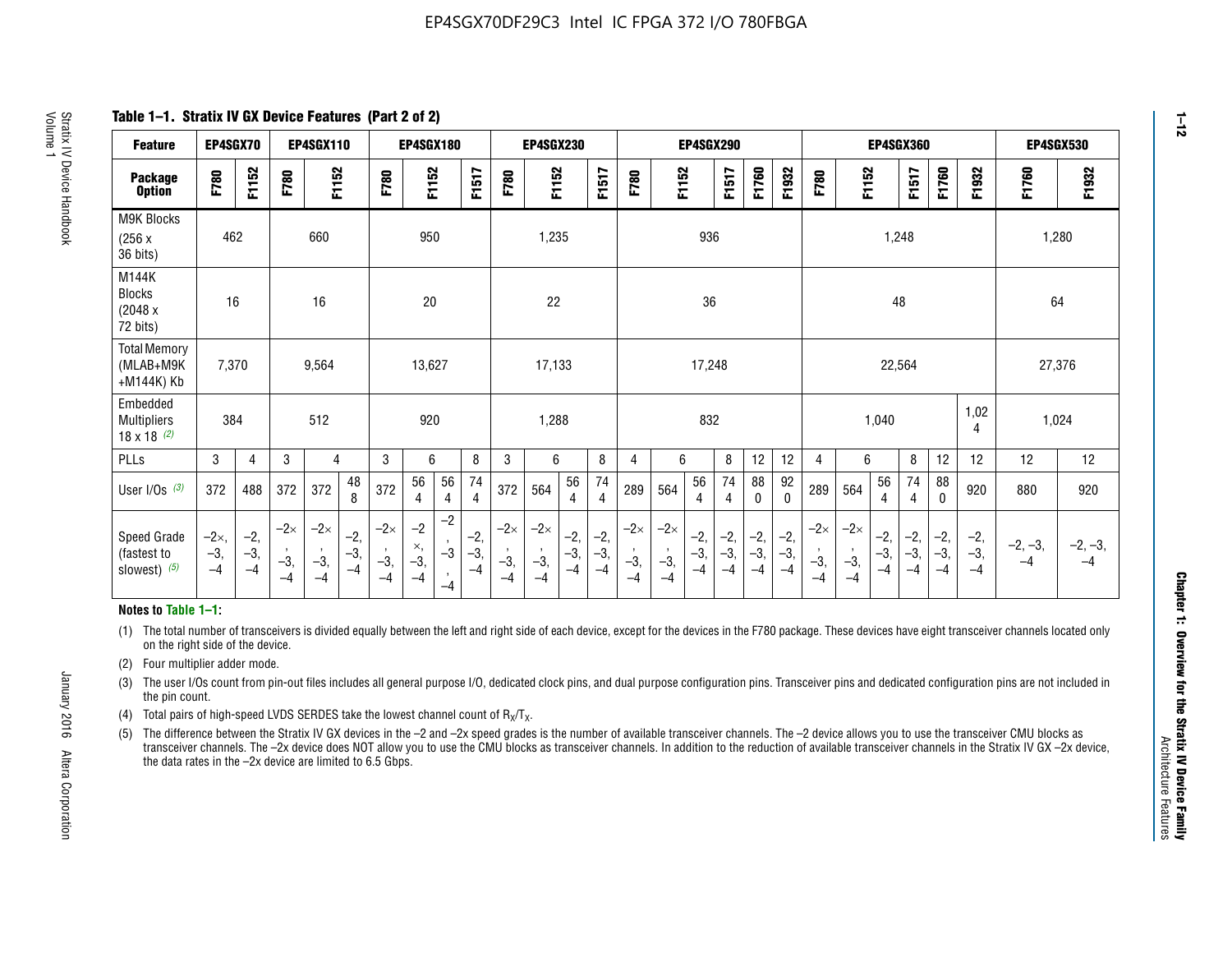Table 1–2 lists the Stratix IV GX device package options.

#### **Table 1–2. Stratix IV GX Device Package Options** *(1)***,** *(2)*

| <b>Device</b> | <b>F780</b>      | (29 mm x 29 mm) $(6)$ | F1152<br>(35 mm x 35 mm) |             | F1152<br>$(35 \text{ mm} \times 35 \text{ mm})$ $(5)$ , $(7)$ | F1517<br>$(40 \, \text{mm} \times 40 \, \text{mm})$<br>$(5)$ $(7)$ | <b>F1760</b><br>$(42.5 \text{ mm} \times 42.5 \text{ mm})$<br>W | F1932<br>$(45 \, \text{mm} \times 45 \, \text{mm})$<br>$\boldsymbol{U}$ |
|---------------|------------------|-----------------------|--------------------------|-------------|---------------------------------------------------------------|--------------------------------------------------------------------|-----------------------------------------------------------------|-------------------------------------------------------------------------|
| EP4SGX70      | DF <sub>29</sub> |                       |                          | <b>HF35</b> |                                                               |                                                                    |                                                                 |                                                                         |
| EP4SGX110     | <b>DF29</b>      |                       | FF35                     | <b>HF35</b> |                                                               |                                                                    |                                                                 |                                                                         |
| EP4SGX180     | <b>DF29</b>      |                       | FF35                     |             | <b>HF35</b>                                                   | KF40                                                               |                                                                 |                                                                         |
| EP4SGX230     | DF <sub>29</sub> |                       | FF35                     |             | <b>HF35</b>                                                   | KF40                                                               |                                                                 |                                                                         |
| EP4SGX290     |                  | FH29 $(3)$            | FF35                     |             | <b>HF35</b>                                                   | KF40                                                               | KF43                                                            | <b>NF45</b>                                                             |
| EP4SGX360     |                  | FH29 $(3)$            | FF35                     |             | <b>HF35</b>                                                   | KF40                                                               | KF43                                                            | <b>NF45</b>                                                             |
| EP4SGX530     |                  |                       |                          |             | HH35 $(4)$                                                    | KH40 $(4)$                                                         | KF43                                                            | <b>NF45</b>                                                             |

#### **Notes to Table 1–2:**

(1) Device packages in the same column and marked under the same arrow sign have vertical migration capability.

(2) Use the Pin Migration Viewer in the Pin Planner to verify the pin migration compatibility when migrating devices. For more information, refer to *[I/O Management](http://www.altera.com/literature/hb/qts/qts_qii52013.pdf)* in the *Quartus II Handbook, Volume 2*.

(3) The 780-pin EP4SGX290 and EP4SGX360 devices are available only in 33 mm x 33 mm Hybrid flip chip package.

(4) The 1152-pin and 1517-pin EP4SGX530 devices are available only in 42.5 mm x 42.5 mm Hybrid flip chip packages.

(5) When migrating between hybrid and flip chip packages, there is an additional keep-out area. For more information, refer to the *[Package Information Datasheet for Altera Devices](http://www.altera.com/literature/ds/dspkg.pdf)*.

(6) Devices listed in this column are available in –2x, –3, and –4 speed grades. These devices do not have on-package decoupling capacitors.

(7) Devices listed in this column are available in –2, –3, and –4 speed grades. These devices have on-package decoupling capacitors. For more information about on-package decoupling capacitor value in each device, refer to Table 1–3.

 $\mathbb{L}$ s On-package decoupling reduces the need for on-board or PCB decoupling capacitors by satisfying the transient current requirements at higher frequencies. The *[Power Delivery Network](http://www.altera.com/literature/ug/pdn_tool_stxiv.zip)* design tool for Stratix IV devices accounts for the on-package decoupling and reflects the reduced requirements for PCB decoupling capacitors.

**Chapter 1: Overview for the Stratix IV Device Family**

Chapter 1: Overview for the Stratix IV Device Family<br>Architecture Features

Architecture Features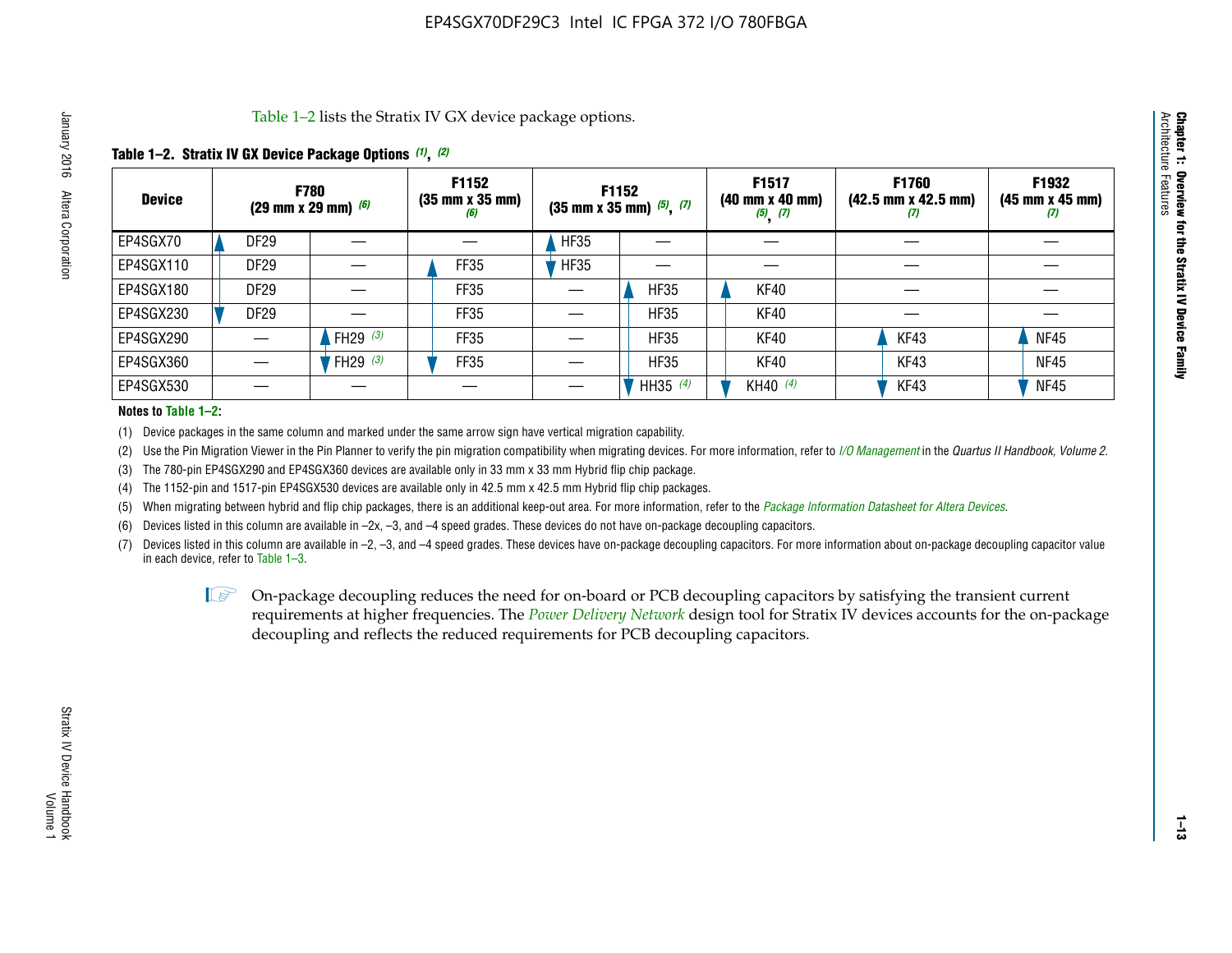| <b>Ordering Information</b> |             | <b>V<sub>cc</sub></b>               | V <sub>ccio</sub>    | V <sub>CCL_GXB</sub>         | $V_{\texttt{CCA}\_\textsf{L/R}}$ | $V_{CCT}$ and $V_{CCR}$ (Shared)              |
|-----------------------------|-------------|-------------------------------------|----------------------|------------------------------|----------------------------------|-----------------------------------------------|
|                             |             |                                     |                      |                              |                                  |                                               |
| EP4SGX70                    | <b>HF35</b> | $2\times1$ uF + $2\times470$ nF     | 10nF per bank $(2)$  | 100nF per transceiver block  | 100nF                            | $1 \times 470$ nF + $1 \times 47$ nF per side |
| EP4SGX110                   | <b>HF35</b> | $2\times1$ uF + 2 $\times$ 470nF    | 10nF per bank $(2)$  | 100nF per transceiver block  | 100 <sub>nF</sub>                | $1\times470$ nF + $1\times47$ nF per side     |
| EP4SGX180                   | <b>HF35</b> | $2\times1$ uF + $2\times470$ nF     | 10nF per bank $(2)$  | 100nF per transceiver block  | 100 <sub>n</sub> F               | $1 \times 470$ nF + $1 \times 47$ nF per side |
|                             | KF40        |                                     |                      |                              |                                  |                                               |
|                             | <b>HF35</b> |                                     |                      |                              |                                  | $1 \times 470$ nF + $1 \times 47$ nF          |
| EP4SGX230                   | KF40        | $2\times1$ uF + $2\times470$ nF     | 10 nF per bank $(2)$ | 100 nF per transceiver block | 100 nF                           | per side                                      |
|                             | <b>HF35</b> |                                     |                      |                              |                                  |                                               |
|                             | KF40        | $4 \times 1$ uF + $4 \times 470$ nF |                      |                              |                                  | $1 \times 470$ nF + $1 \times 47$ nF          |
| EP4SGX290                   | KF43        |                                     | 10 nF per bank $(2)$ | 100 nF per transceiver block | 100nF                            | per side                                      |
|                             | <b>NF45</b> |                                     |                      |                              |                                  |                                               |
|                             | <b>HF35</b> |                                     |                      |                              |                                  |                                               |
|                             | KF40        |                                     |                      |                              |                                  | $1 \times 470$ nF + $1 \times 47$ nF          |
| EP4SGX360                   | KF43        | $4 \times 1$ uF + $4 \times 470$ nF | 10 nF per bank $(2)$ | 100 nF per transceiver block | 100 nF                           | per side                                      |
|                             | <b>NF45</b> |                                     |                      |                              |                                  |                                               |
|                             | <b>HH35</b> |                                     |                      |                              |                                  |                                               |
|                             | <b>KH40</b> |                                     |                      |                              |                                  | $1 \times 470$ nF + $1 \times 47$ nF          |
| EP4SGX530                   | KF43        | $4 \times 1$ uF + $4 \times 470$ nF | 10 nF per bank $(2)$ | 100 nF per transceiver block | 100 nF                           | per side                                      |
|                             | <b>NF45</b> |                                     |                      |                              |                                  |                                               |

**Notes to Table 1–3:**

(1) Table 1-3 refers to production devices on-package decoupling. For more information about decoupling design of engineering sample (ES) devices, contact [Altera Technical Support](http://mysupport.altera.com/eservice/login.asp).

(2) For I/O banks  $3(*)$ ,  $4(*)$ ,  $7(*)$ , and  $8(*)$  only. There is no OPD for I/O bank  $1(*)$ ,  $2(*)$ ,  $5(*)$ , and  $6(*)$ .

**1–14**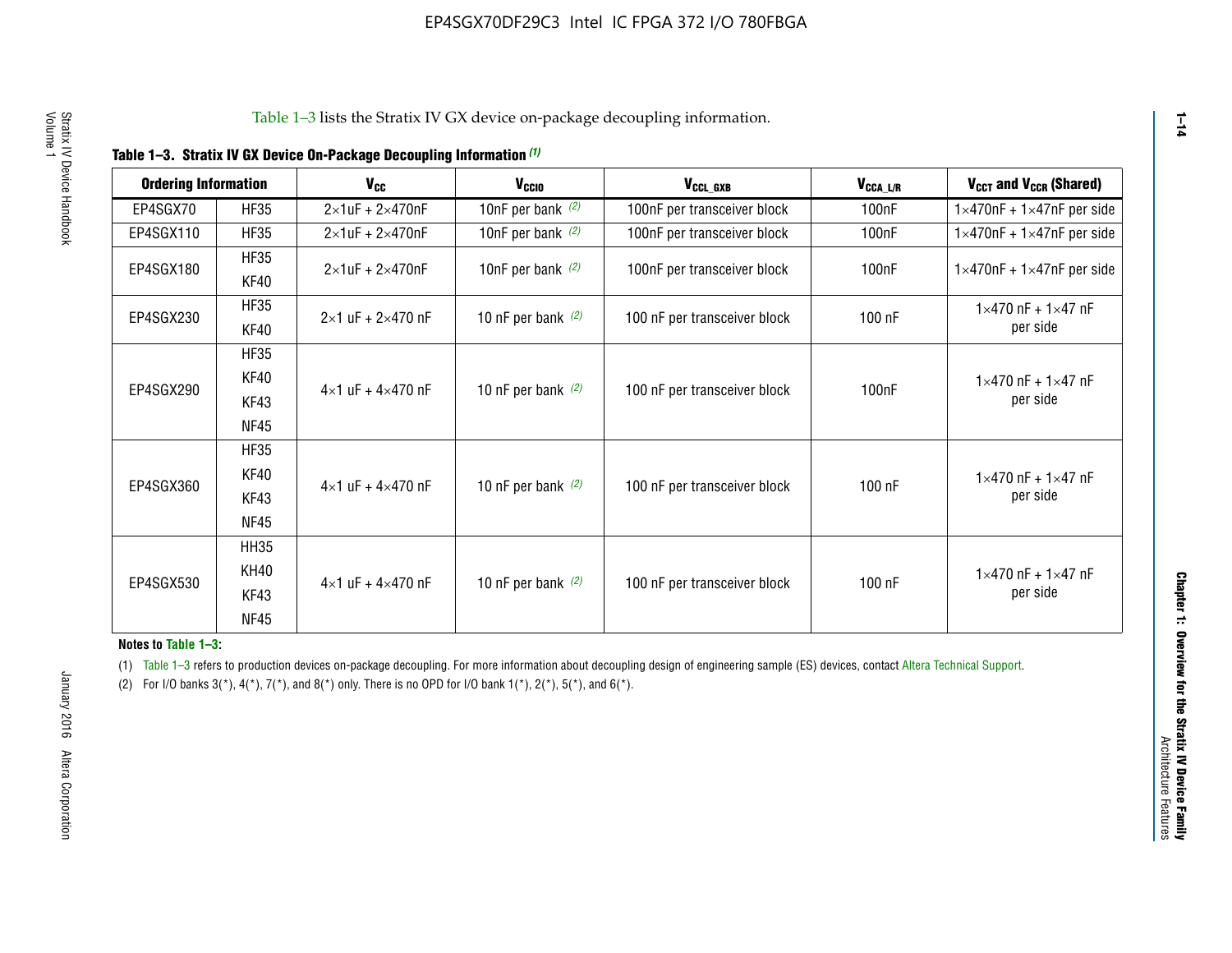#### Table 1–4 lists the Stratix IV E device features.

#### **Table 1–4. Stratix IV E Device Features**

| <b>Feature</b>                                      | <b>EP4SE230</b> |     | <b>EP4SE360</b>                        |              | <b>EP4SE530</b> |              |          | <b>EP4SE820</b> |            |  |
|-----------------------------------------------------|-----------------|-----|----------------------------------------|--------------|-----------------|--------------|----------|-----------------|------------|--|
| Package Pin Count                                   | 780             | 780 | 1152                                   | 1152         | 1517            | 1760         | 1152     | 1517            | 1760       |  |
| ALMs                                                | 91,200          |     | 141,440                                |              | 212,480         |              |          | 325,220         |            |  |
| LEs                                                 | 228,000         |     | 353,600                                |              | 531,200         |              | 813,050  |                 |            |  |
| High-Speed LVDS<br>SERDES (up to<br>1.6 Gbps) $(1)$ | 56              | 56  | 88                                     | 88           | 112             | 112          | 88       | 112             | 132        |  |
| SPI-4.2 Links                                       | 3               | 3   | 4                                      | 4            |                 | 6            | 4        | 6               | 6          |  |
| <b>M9K Blocks</b><br>(256 x 36 bits)                | 1,235           |     | 1,248                                  |              | 1,280           |              |          | 1610            |            |  |
| M144K Blocks<br>(2048 x 72 bits)                    | 22              |     | 48                                     |              | 64              |              | 60       |                 |            |  |
| <b>Total Memory</b><br>$(MLAB+M9K+$<br>M144K) Kb    | 17,133          |     | 22,564                                 |              | 27,376          |              |          | 33,294          |            |  |
| <b>Embedded Multipliers</b><br>$(18 \times 18)$ (2) | 1,288           |     | 1,040                                  |              | 1,024           |              |          | 960             |            |  |
| PLLs                                                | 4               | 4   | 8                                      | 8            | 12              | 12           | 8        | 12              | 12         |  |
| User I/Os $(3)$                                     | 488             | 488 | 744                                    | 744          | 976             | 976          | 744(4)   | 976 (4)         | 1120 $(4)$ |  |
| Speed Grade<br>(fastest to slowest)                 |                 |     | $-2, -3, -4$ $-2, -3, -4$ $-2, -3, -4$ | $-2, -3, -4$ | $-2, -3, -4$    | $-2, -3, -4$ | $-3, -4$ | $-3, -4$        | $-3, -4$   |  |

#### **Notes to Table 1–4:**

(1) The user I/O count from the pin-out files include all general purpose I/Os, dedicated clock pins, and dual purpose configuration pins. Transceiver pins and dedicated configuration pins are not included in the pin count.

(2) Four multiplier adder mode.

(3) Total pairs of high-speed LVDS SERDES take the lowest channel count of  $R_X/T_X$ .

(4) This data is preliminary.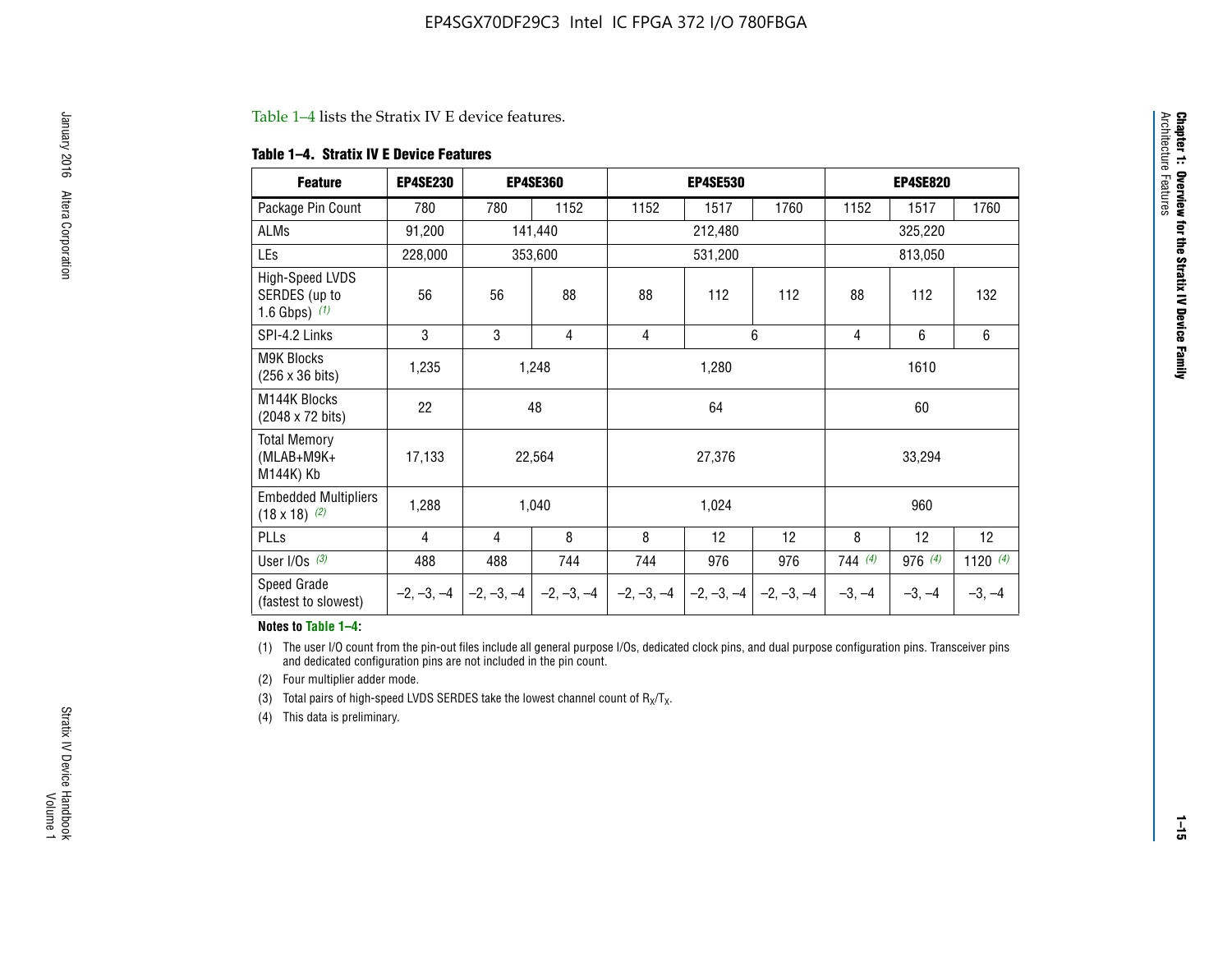Table 1–5 summarizes the Stratix IV E device package options.

| <b>Device</b> | <b>F780</b><br>$(29 \text{ mm} \times 29 \text{ mm})$ $(5)$ , $(6)$ | F1152<br>$(35 \text{ mm} \times 35 \text{ mm})$ $(5)$ , $(7)$ | F <sub>1517</sub><br>$(40 \text{ mm} \times 40 \text{ mm})$ (7) | <b>F1760</b><br>$(42.5$ mm x 42.5 mm) $(7)$ |  |  |
|---------------|---------------------------------------------------------------------|---------------------------------------------------------------|-----------------------------------------------------------------|---------------------------------------------|--|--|
| EP4SE230      | F29                                                                 |                                                               |                                                                 |                                             |  |  |
| EP4SE360      | H <sub>29</sub> $(3)$                                               | F35                                                           |                                                                 |                                             |  |  |
| EP4SE530      |                                                                     | H35 $(4)$                                                     | H40 $(4)$                                                       | F43                                         |  |  |
| EP4SE820      |                                                                     | H35 $(4)$                                                     | H40 $(4)$                                                       | F43                                         |  |  |

**Table 1–5. Stratix IV E Device Package Options** *(1)***,** *(2)*

#### **Notes to Table 1–5:**

(1) Device packages in the same column and marked under the same arrow sign have vertical migration capability.

(2) Use the Pin Migration Viewer in the Pin Planner to verify the pin migration compatibility when migrating devices. For more information, refer to *[I/O Management](http://www.altera.com/literature/hb/qts/qts_qii52013.pdf)* in the *Quartus II Handbook, Volume 2*.

(3) The 780-pin EP4SE360 device is available only in the 33 mm x 33 mm Hybrid flip chip package.

(4) The 1152-pin and 1517-pin for EP4SE530 and EP4SE820 devices are available only in the 42.5 mm x 42.5 mm Hybrid flip chip package.

(5) When migrating between hybrid and flip chip packages, there is an additional keep-out area. For more information, refer to the *[Package](http://www.altera.com/literature/ds/dspkg.pdf)  [Information Datasheet for Altera Devices](http://www.altera.com/literature/ds/dspkg.pdf)*.

(6) Devices listed in this column do not have on-package decoupling capacitors.

(7) Devices listed in this column have on-package decoupling capacitors. For more information about on-package decoupling capacitor value for each device, refer to Table 1–6.

Table 1–6 lists the Stratix IV E on-package decoupling information.

| Table 1–6. Stratix IV E Device On-Package Decoupling Information (1) |  |  |  |  |  |
|----------------------------------------------------------------------|--|--|--|--|--|
|----------------------------------------------------------------------|--|--|--|--|--|

|          | <b>Ordering Information</b> | V <sub>cc</sub>                     | <b>V<sub>CCIO</sub></b> |
|----------|-----------------------------|-------------------------------------|-------------------------|
| EP4SE360 | F35                         | $4 \times 1$ uF + $4 \times 470$ nF | 10 nF per bank          |
|          | H <sub>35</sub>             |                                     |                         |
| EP4SE530 | H40                         | $4 \times 1$ uF + $4 \times 470$ nF | 10 nF per bank          |
|          | F43                         |                                     |                         |
|          | H <sub>35</sub>             |                                     |                         |
| EP4SE820 | H40                         | $4 \times 1$ uF + $4 \times 470$ nF | 10 nF per bank          |
|          | F43                         |                                     |                         |

**Note to Table 1–6:**

(1) Table 1–6 refers to production devices on-package decoupling. For more information about decoupling design of engineering sample (ES) devices, contact [Altera Technical Support](http://mysupport.altera.com/eservice/login.asp).

Table 1–7 lists the Stratix IV GT device features.

| <b>Feature</b>                       | <b>EP4S40G2</b> | <b>EP4S40G5</b> | <b>EP4S100G2</b> | <b>EP4S100G3</b> | <b>EP4S100G4</b> | <b>EP4S100G5</b> |         |
|--------------------------------------|-----------------|-----------------|------------------|------------------|------------------|------------------|---------|
| Package Pin Count                    | 1517            | 1517            | 1517             | 1932             | 1932             | 1517             | 1932    |
| <b>ALMs</b>                          | 91,200          | 212,480         | 91,200           | 116,480          | 141,440          | 212.480          |         |
| LEs                                  | 228,000         | 531,200         | 228,000          | 291,200          | 353,600          |                  | 531,200 |
| <b>Total Transceiver</b><br>Channels | 36              | 36              | 36               | 48               | 48               | 36               | 48      |

**Table 1–7. Stratix IV GT Device Features (Part 1 of 2)**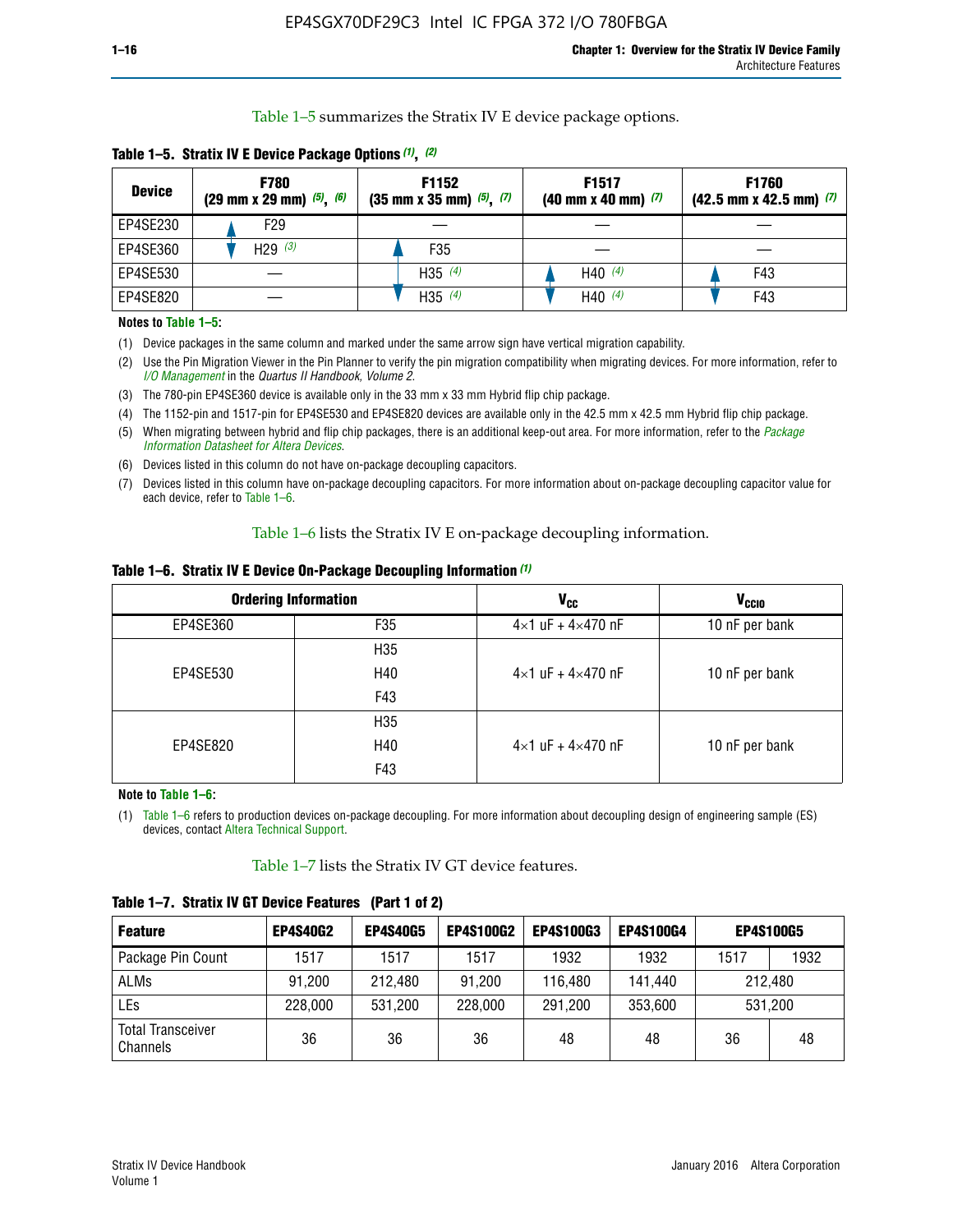#### **Table 1–7. Stratix IV GT Device Features (Part 2 of 2)**

| <b>Feature</b>                                                              | <b>EP4S40G2</b> | <b>EP4S40G5</b> | <b>EP4S100G2</b> | <b>EP4S100G3</b> | <b>EP4S100G4</b> |                | <b>EP4S100G5</b>          |
|-----------------------------------------------------------------------------|-----------------|-----------------|------------------|------------------|------------------|----------------|---------------------------|
| 10G Transceiver<br>Channels<br>(600 Mbps - 11.3 Gbps<br>with PMA + PCS)     | 12              | 12              | 24               | 24               | 24               | 24             | 32                        |
| 8G Transceiver<br>Channels<br>(600 Mbps - 8.5 Gbps<br>with PMA + PCS) $(1)$ | 12              | 12              | $\pmb{0}$        | 8                | 8                | $\mathbf 0$    | 0                         |
| PMA-only CMU<br>Channels<br>(600 Mbps- 6.5 Gbps)                            | 12              | 12              | 12               | 16               | 16               | 12             | 16                        |
| PCIe hard IP Blocks                                                         | $\overline{2}$  | $\overline{2}$  | $\overline{2}$   | $\overline{4}$   | $\overline{4}$   | $\overline{2}$ | $\overline{4}$            |
| <b>High-Speed LVDS</b><br><b>SERDES</b><br>(up to 1.6 Gbps) $(2)$           | 46              | 46              | 46               | 47               | 47               | 46             | 47                        |
| SP1-4.2 Links                                                               | $\overline{2}$  | $\overline{2}$  | $\overline{2}$   | $\overline{2}$   | $\overline{2}$   | $\overline{2}$ | $\overline{2}$            |
| <b>M9K Blocks</b><br>(256 x 36 bits)                                        | 1,235           | 1,280           | 1,235            | 936              | 1,248            |                | 1,280                     |
| M144K Blocks<br>(2048 x 72 bits)                                            | 22              | 64              | 22               | 36               | 48               |                | 64                        |
| Total Memory (MLAB +<br>M9K + M144K) Kb                                     | 17,133          | 27,376          | 17,133           | 17,248           | 22,564           |                | 27,376                    |
| <b>Embedded Multipliers</b><br>$18 \times 18^{(3)}$                         | 1,288           | 1,024           | 1,288            | 832              | 1,024            |                | 1,024                     |
| PLLs                                                                        | 8               | 8               | 8                | 12               | 12               | 8              | 12                        |
| User I/Os $(4)$ , $(5)$                                                     | 654             | 654             | 654              | 781              | 781              | 654            | 781                       |
| Speed Grade<br>(fastest to slowest)                                         | $-1, -2, -3$    | $-1, -2, -3$    | $-1, -2, -3$     | $-1, -2, -3$     | $-1, -2, -3$     |                | $-1, -2, -3$ $-1, -2, -3$ |

**Notes to Table 1–7:**

(1) You can configure all 10G transceiver channels as 8G transceiver channels. For example, the EP4S40G2F40 device has twenty-four 8G transceiver channels and the EP4S100G5F45 device has thirty-two 8G transceiver channels.

(2) Total pairs of high-speed LVDS SERDES take the lowest channel count of  $R_X/T_X$ .

(3) Four multiplier adder mode.

(4) The user I/O count from the pin-out files include all general purpose I/Os, dedicated clock pins, and dual purpose configuration pins. Transceiver pins and dedicated configuration pins are not included in the pin count.

(5) This data is preliminary.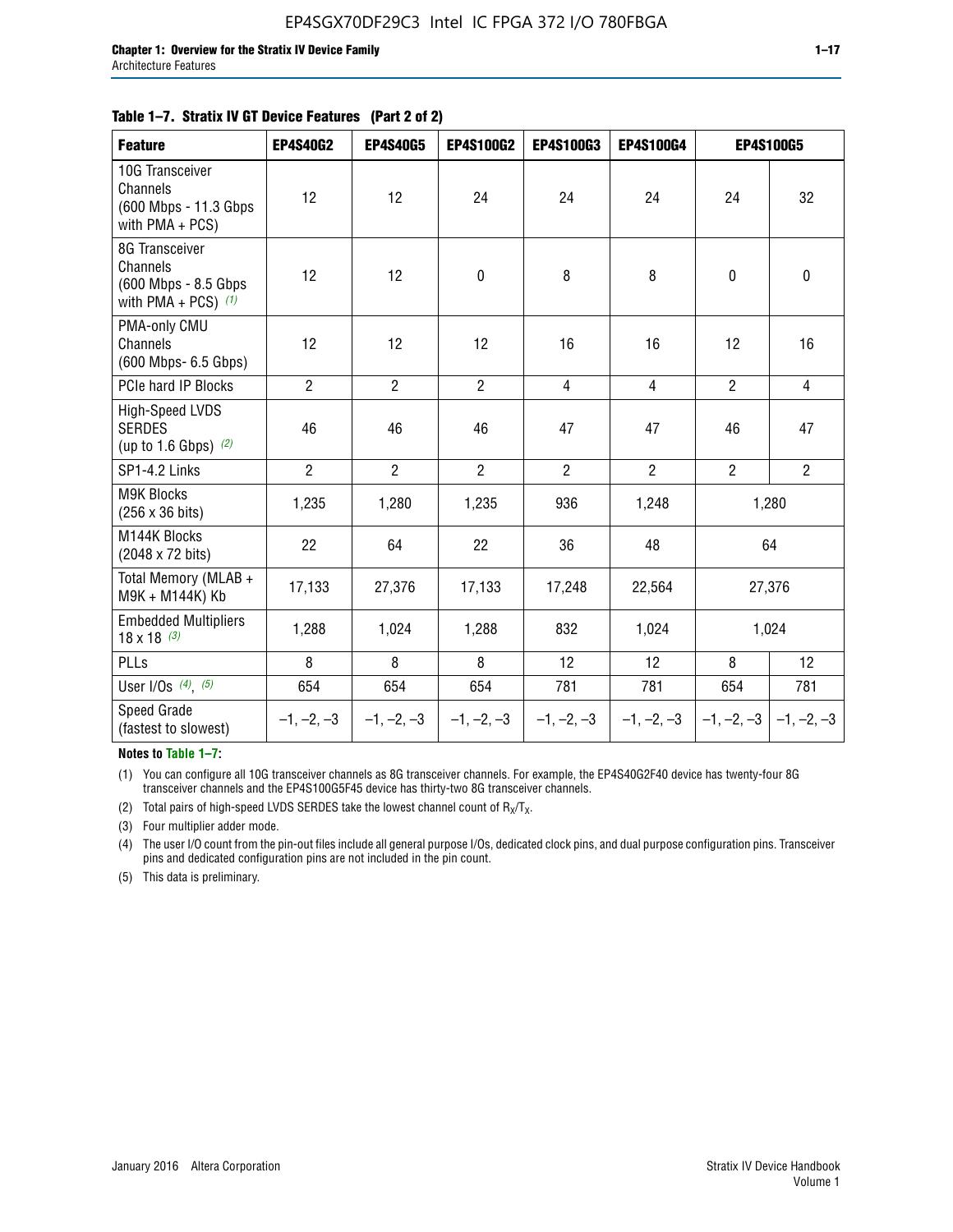Table 1–8 lists the resource counts for the Stratix IV GT devices.

| <b>Device</b>                      | <b>1517 Pin</b><br><b>1932 Pin</b><br>$(40 \text{ mm} \times 40 \text{ mm})$ $(3)$<br>(45 mm x 45 mm) |     |  |
|------------------------------------|-------------------------------------------------------------------------------------------------------|-----|--|
| <b>Stratix IV GT 40 G Devices</b>  |                                                                                                       |     |  |
| EP4S40G2                           | F40                                                                                                   |     |  |
| EP4S40G5                           | H40 $(4)$ , $(5)$                                                                                     |     |  |
| <b>Stratix IV GT 100 G Devices</b> |                                                                                                       |     |  |
| EP4S100G2                          | F40                                                                                                   |     |  |
| EP4S100G3                          |                                                                                                       | F45 |  |
| EP4S100G4                          |                                                                                                       | F45 |  |
| EP4S100G5                          | (5)<br>$(4)$ ,<br>H40                                                                                 | F45 |  |

#### **Notes to Table 1–8:**

(1) This table represents pin compatability; however, it does not include hard IP block placement compatability.

- (2) Devices under the same arrow sign have vertical migration capability.
- (3) When migrating between hybrid and flip chip packages, there is an additional keep-out area. For more information, refer to the *[Altera Device Package Information Data Sheet](http://www.altera.com/literature/ds/dspkg.pdf)*.
- (4) EP4S40G5 and EP4S100G5 devices with 1517 pin-count are only available in 42.5-mm x 42.5-mm Hybrid flip chip packages.
- (5) If you are using the hard IP block, migration is not possible.

Table 1–9 lists the Stratix IV GT on-package decoupling information.

**Table 1–9. Stratix IV GT Device On-Package Decoupling Information** *(1)*

| <b>Ordering</b><br><b>Information</b> | Vcc                                 | <b>V<sub>CCIO</sub></b> | V <sub>CCL GXB</sub>            | V <sub>CCA L/R</sub> | V <sub>CCT L/R</sub> | $V_{CCR\_L/R}$ |
|---------------------------------------|-------------------------------------|-------------------------|---------------------------------|----------------------|----------------------|----------------|
| EP4S40G2F40                           | $2 \times 1$ uF + $2 \times 470$ nF | 10 nF per bank $(2)$    | 100 nF per<br>transceiver block | $100$ nF             | $100$ nF             | 100 nF         |
| EP4S100G2F40                          |                                     |                         |                                 |                      |                      |                |
| EP4S100G3F45                          | $4\times1$ uF + $4\times470$ nF     | 10 nF per bank $(2)$    | 100 nF per<br>transceiver block | $100$ nF             | $100$ nF             | $100$ nF       |
| EP4S100G4F45                          |                                     |                         |                                 |                      |                      |                |
| EP4S40G5H40                           |                                     |                         |                                 |                      |                      |                |
| EP4S100G5H40                          |                                     |                         |                                 |                      |                      |                |
| EP4S100G5F45                          |                                     |                         |                                 |                      |                      |                |

**Notes to Table 1–9:**

(1) Table 1–9 refers to production devices on-package decoupling. For more information about decoupling design of engineering sample (ES) devices, contact [Altera Technical Support](http://mysupport.altera.com/eservice/login.asp).

(2) For I/O banks  $3(*)$ ,  $4(*)$ ,  $7(*)$ , and  $8(*)$  only. There is no OPD for I/O bank  $1(*)$ ,  $2(*)$ ,  $5(*)$ , and  $6(*)$ .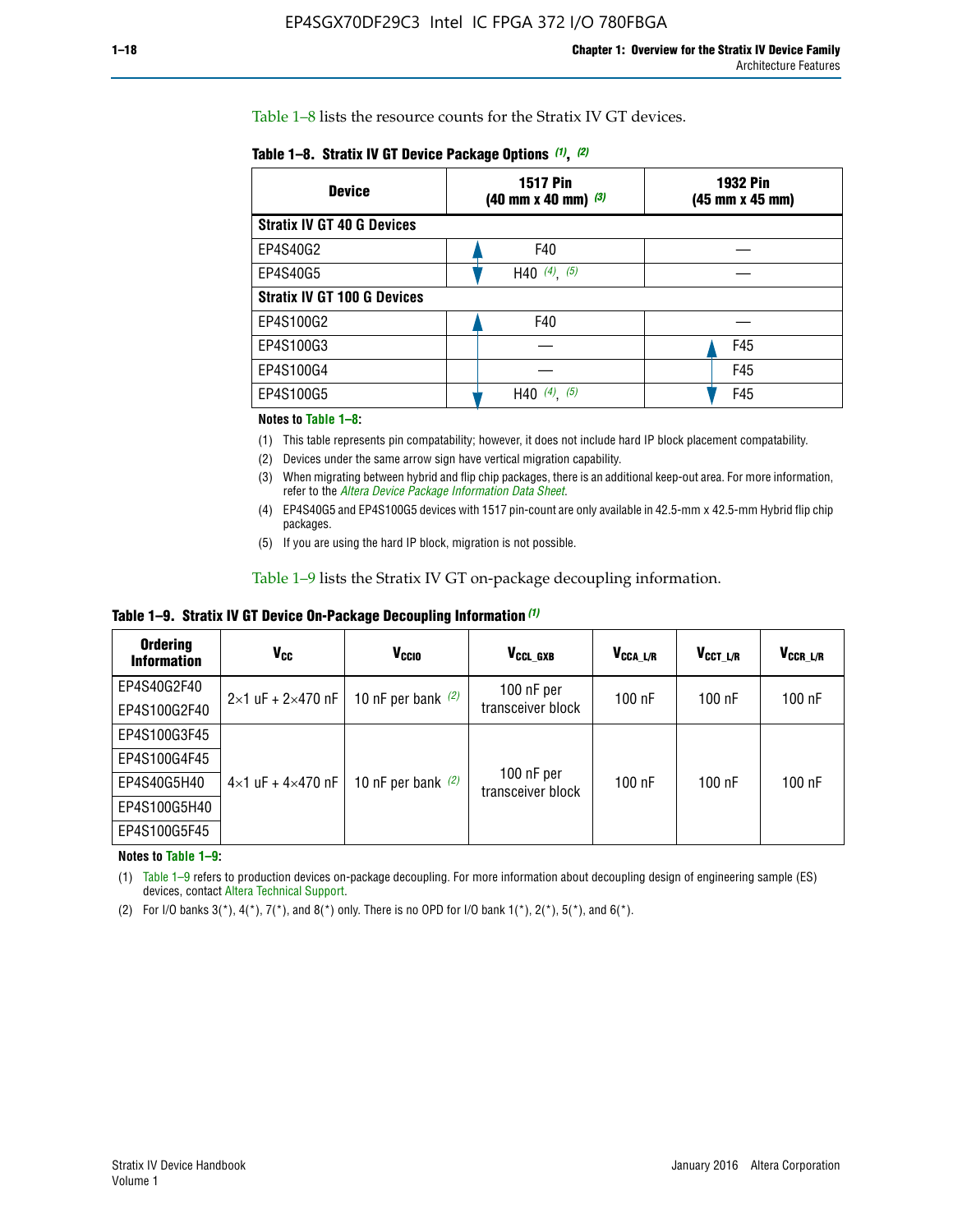# **Integrated Software Platform**

The Quartus II software provides an integrated environment for HDL and schematic design entry, compilation and logic synthesis, full simulation and advanced timing analysis, SignalTap II Logic Analyzer, and device configuration of Stratix IV designs. The Quartus II software provides the MegaWizard<sup> $M$ </sup> Plug-In Manager user interface to generate different functional blocks, such as memory, PLL, and digital signal processing logic. For transceivers, the Quartus II software provides the ALTGX MegaWizard Plug-In Manager interface that guides you through configuration of the transceiver based on your application requirements.

The Stratix IV GX and GT transceivers allow you to implement low-power and reliable high-speed serial interface applications with its fully reconfigurable hardware, optimal signal integrity, and integrated Quartus II software platform.

For more information about the QuarJanuary2016tus II software features, refer to the *[Quartus II Handbook](http://www.altera.com/literature/lit-qts.jsp)*.

# **Ordering Information**

This section describes the Stratix IV E, GT, and GX devices ordering information. Figure 1–4 shows the ordering codes for Stratix IV GX and E devices.



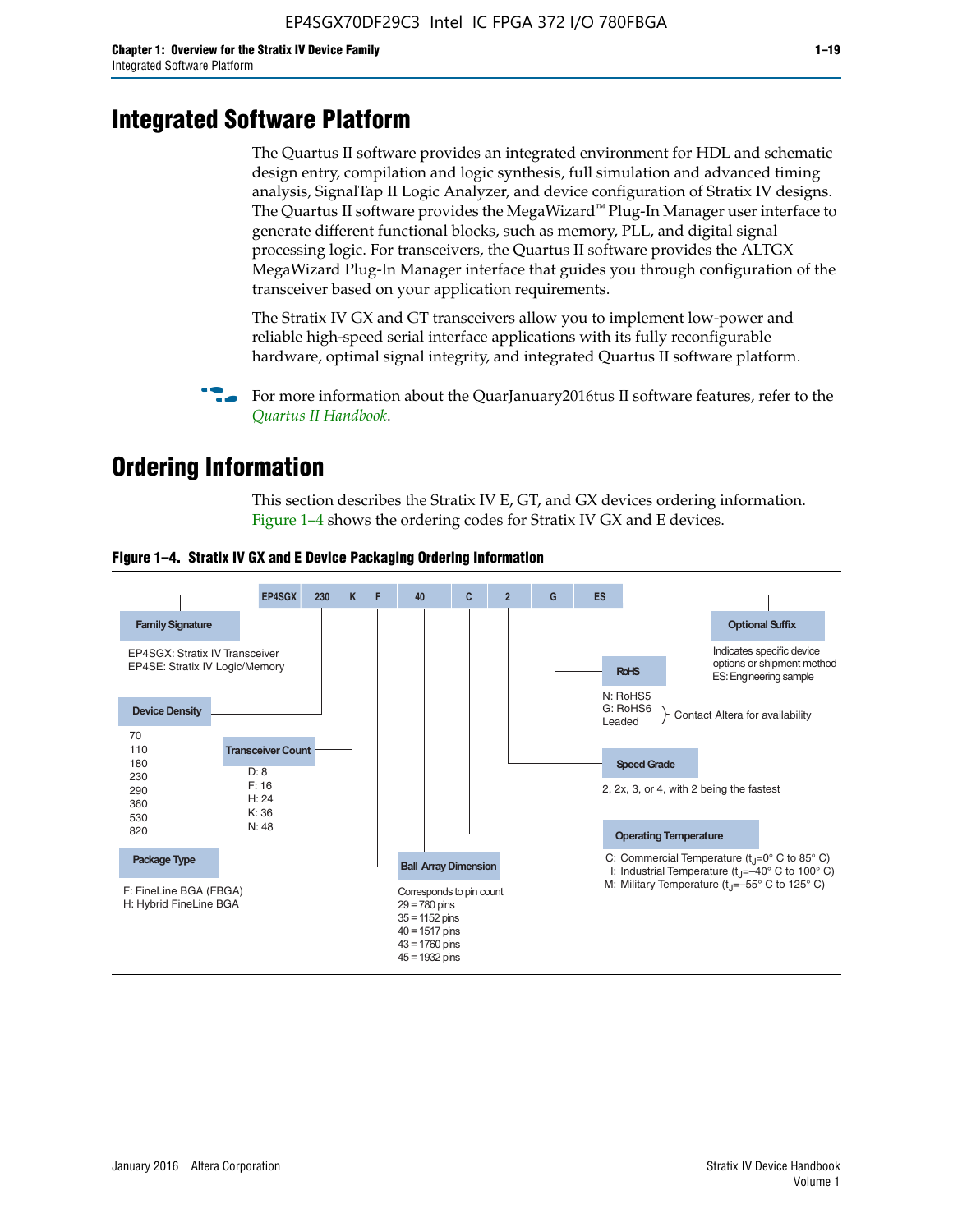Figure 1–5 shows the ordering codes for Stratix IV GT devices.





# **Document Revision History**

Table 1–10 lists the revision history for this chapter.

|  | Table 1–10. Document Revision History (Part 1 of 2) |  |  |
|--|-----------------------------------------------------|--|--|
|--|-----------------------------------------------------|--|--|

| <b>Date</b>       | <b>Version</b> | <b>Changes</b>                                              |
|-------------------|----------------|-------------------------------------------------------------|
| January 2016      | 3.5            | ■ Updated Figure $1-4$ with new RoHS information            |
| September 2012    | 3.4            | ■ Updated Table 1–1 to close FB $#30986$ .                  |
|                   |                | Updated Table $1-2$ and Table $1-5$ to close FB $\#31127$ . |
| June 2011         | 3.3            | $\blacksquare$ Added military temperature to Figure 1–4.    |
| February 2011     | 3.2            | ■ Updated Table 1–7 and Table 1–8.                          |
|                   |                | • Applied new template.                                     |
|                   |                | Minor text edits.                                           |
| <b>March 2010</b> | 3.1            | ■ Updated Table 1–1, Table 1–2, and Table 1–7.              |
|                   |                | ■ Updated Figure $1-3$ .                                    |
|                   |                | Updated the "Stratix IV GT Devices" section.                |
|                   |                | Added two new references to the Introduction section.       |
|                   |                | Minor text edits.                                           |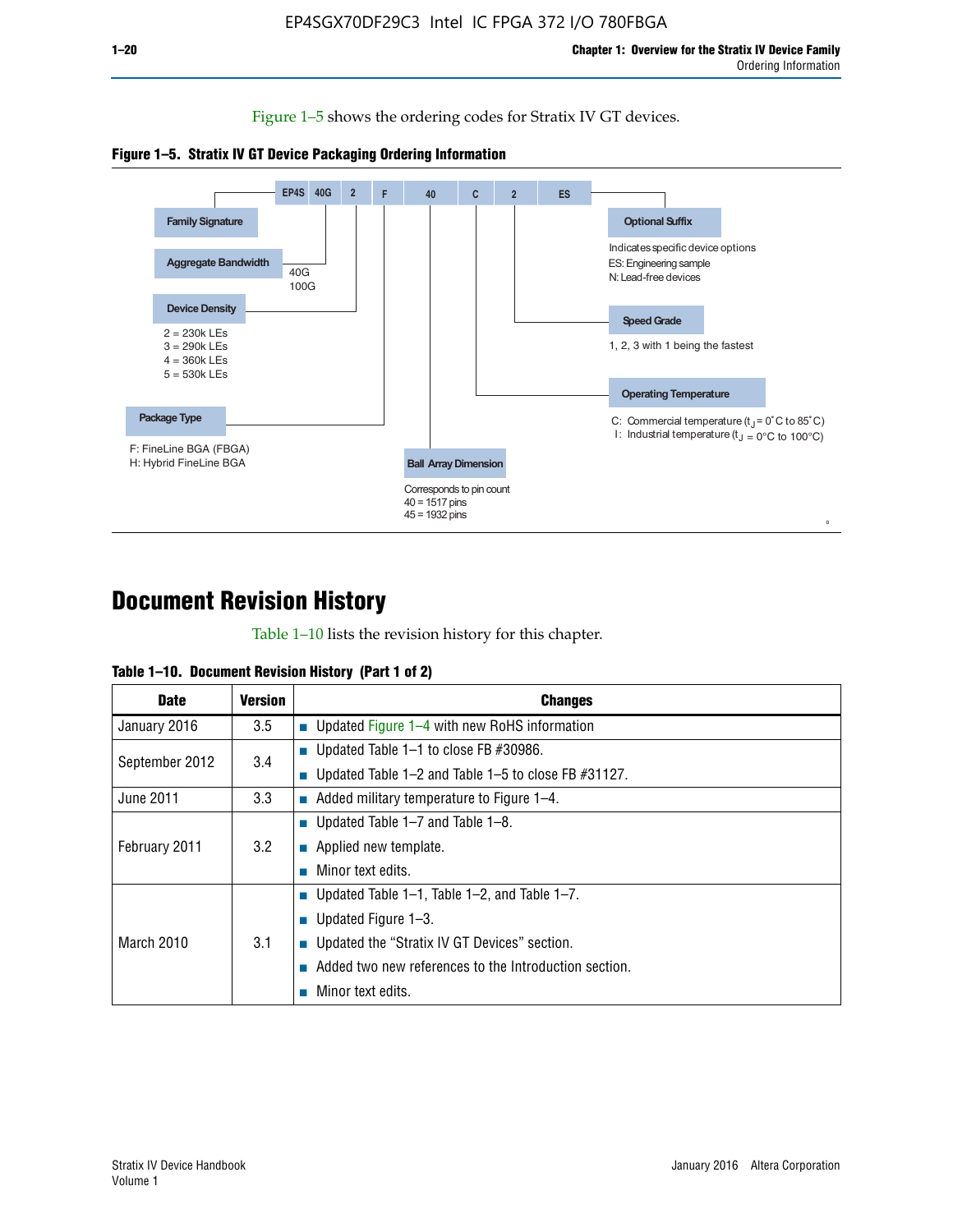#### **Table 1–10. Document Revision History (Part 2 of 2)**

| <b>Date</b>      | <b>Version</b> | <b>Changes</b>                                                                                                                                                                                                                                                                    |  |
|------------------|----------------|-----------------------------------------------------------------------------------------------------------------------------------------------------------------------------------------------------------------------------------------------------------------------------------|--|
| November 2009    | 3.0            | ■ Updated the "Stratix IV Device Family Overview", "Feature Summary", "Stratix IV GT<br>Devices", "High-Speed Transceiver Features", "FPGA Fabric and I/O Features", "Highest<br>Aggregate Data Bandwidth", "System Integration", and "Integrated Software Platform"<br>sections. |  |
|                  |                | $\blacksquare$ Added Table 1-3, Table 1-6, and Table 1-9.                                                                                                                                                                                                                         |  |
|                  |                | $\blacksquare$ Updated Table 1-1, Table 1-2, Table 1-4, Table 1-5, Table 1-7, and Table 1-8.                                                                                                                                                                                      |  |
|                  |                | ■ Updated Figure 1–3, Figure 1–4, and Figure 1–5.                                                                                                                                                                                                                                 |  |
|                  |                | $\blacksquare$ Minor text edits.                                                                                                                                                                                                                                                  |  |
| <b>June 2009</b> | 2.4            | $\blacksquare$ Updated Table 1-1.                                                                                                                                                                                                                                                 |  |
|                  |                | Minor text edits.                                                                                                                                                                                                                                                                 |  |
|                  |                | $\blacksquare$ Added Table 1–5, Table 1–6, and Figure 1–3.                                                                                                                                                                                                                        |  |
|                  |                | $\blacksquare$ Updated Figure 1-5.                                                                                                                                                                                                                                                |  |
| April 2009       | 2.3            | Updated Table $1-1$ , Table $1-2$ , Table $1-3$ , and Table $1-4$ .                                                                                                                                                                                                               |  |
|                  |                | ■ Updated "Introduction", "Feature Summary", "Stratix IV GX Devices", "Stratix IV GT<br>Devices", "Architecture Features", and "FPGA Fabric and I/O Features"                                                                                                                     |  |
| March 2009       | 2.2            | ■ Updated "Feature Summary", "Stratix IV GX Devices", "Stratix IV E Device", "Stratix IV<br>GT Devices", "Signal Integrity"                                                                                                                                                       |  |
|                  |                | Removed Tables 1-5 and 1-6                                                                                                                                                                                                                                                        |  |
|                  |                | Updated Figure 1-4                                                                                                                                                                                                                                                                |  |
|                  |                | ■ Updated "Introduction", "Feature Summary", "Stratix IV Device Diagnostic Features",<br>"Signal Integrity", "Clock Networks", "High-Speed Differential I/O with DPA and Soft-<br>CDR", "System Integration", and "Ordering Information" sections.                                |  |
|                  |                | Added "Stratix IV GT 100G Devices" and "Stratix IV GT 100G Transceiver Bandwidth"<br>sections.                                                                                                                                                                                    |  |
| March 2009       | 2.1            | <b>Updated Table 1–1, Table 1–2, Table 1–3, and Table 1–4.</b>                                                                                                                                                                                                                    |  |
|                  |                | $\blacksquare$ Added Table 1-5 and Table 1-6.                                                                                                                                                                                                                                     |  |
|                  |                | ■ Updated Figure $1-3$ and Figure $1-4$ .                                                                                                                                                                                                                                         |  |
|                  |                | $\blacksquare$ Added Figure 1-5.                                                                                                                                                                                                                                                  |  |
|                  |                | Removed "Referenced Documents" section.                                                                                                                                                                                                                                           |  |
|                  |                | Updated "Feature Summary" on page 1-1.                                                                                                                                                                                                                                            |  |
| November 2008    |                | ■ Updated "Stratix IV Device Diagnostic Features" on page 1-7.                                                                                                                                                                                                                    |  |
|                  | 2.0            | Updated "FPGA Fabric and I/O Features" on page 1-8.                                                                                                                                                                                                                               |  |
|                  |                | $\blacksquare$ Updated Table 1-1.                                                                                                                                                                                                                                                 |  |
|                  |                | Updated Table 1-2.                                                                                                                                                                                                                                                                |  |
|                  |                | Updated "Table 1-5 shows the total number of transceivers available in the Stratix IV GT<br>Device." on page 1-15.                                                                                                                                                                |  |
| <b>July 2008</b> | 1.1            | Revised "Introduction".                                                                                                                                                                                                                                                           |  |
| May 2008         | 1.0            | Initial release.                                                                                                                                                                                                                                                                  |  |